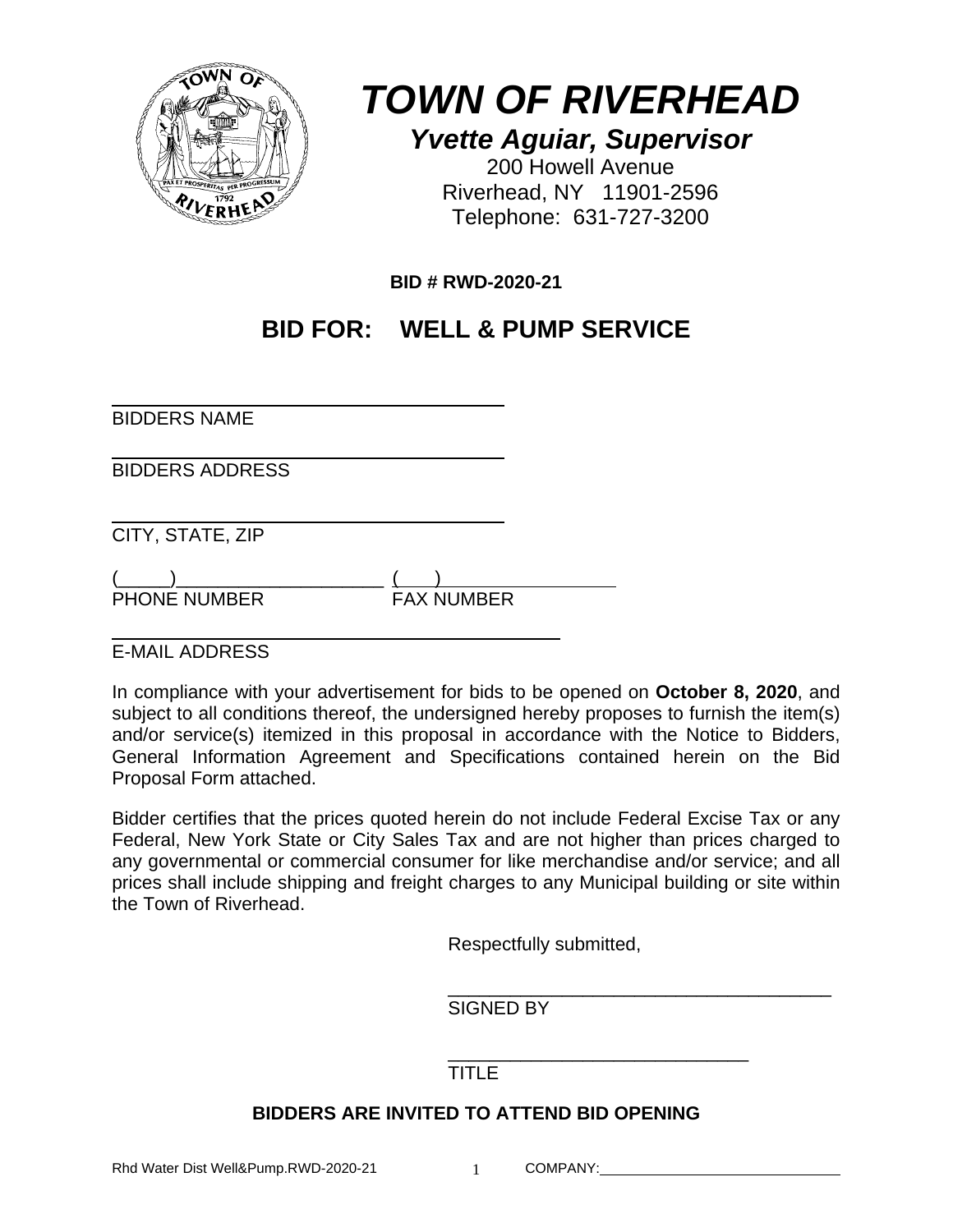#### **TOWN OF RIVERHEAD NOTICE TO BIDDERS**

Sealed bids for the purchase of **WELL & PUMP SERVICE** for use by the Town of Riverhead will be received by the Town Clerk of the Town of Riverhead at Town Hall, 200 Howell Avenue, Riverhead, New York, 11901, until **11:00 a.m.** on **October 8th, 2020**, at which time all bids received shall be opened and read aloud.

Bid Specifications may be obtained by visiting the Town of Riverhead website at **www.townofriverheadny.gov** on or after September 24, 2020. Click on "**Bid Requests**" and follow the instructions to register.

All bids are to be submitted in a sealed envelope bearing the designation **BIDS FOR WELL & PUMP SERVICE – BID #RWD-2020-21**. All bids must be submitted on the bid form provided. Any and all exceptions to the Specifications must be listed on a separate sheet of paper, bearing the designation "**EXCEPTIONS TO THE SPECIFICATIONS FOR WELL AND PUMP SERVICE**" and be attached to the bid form.

**NOTE: Bid responses must be delivered to the Office of the Town Clerk at the address above on or before October 8, 2020, at 11:00 a.m. The Town may decline to accept, deem untimely and/or reject any bid response/proposal that is not delivered to the Office of the Town Clerk.**

The Town Board reserves the right and responsibility to reject any or all bids or to waive any formality if it believes such action to be in the best interest of the Town.

> BY ORDER OF THE TOWN BOARD OF THE TOWN OF RIVERHEAD

Diane M. Wilhelm, Town Clerk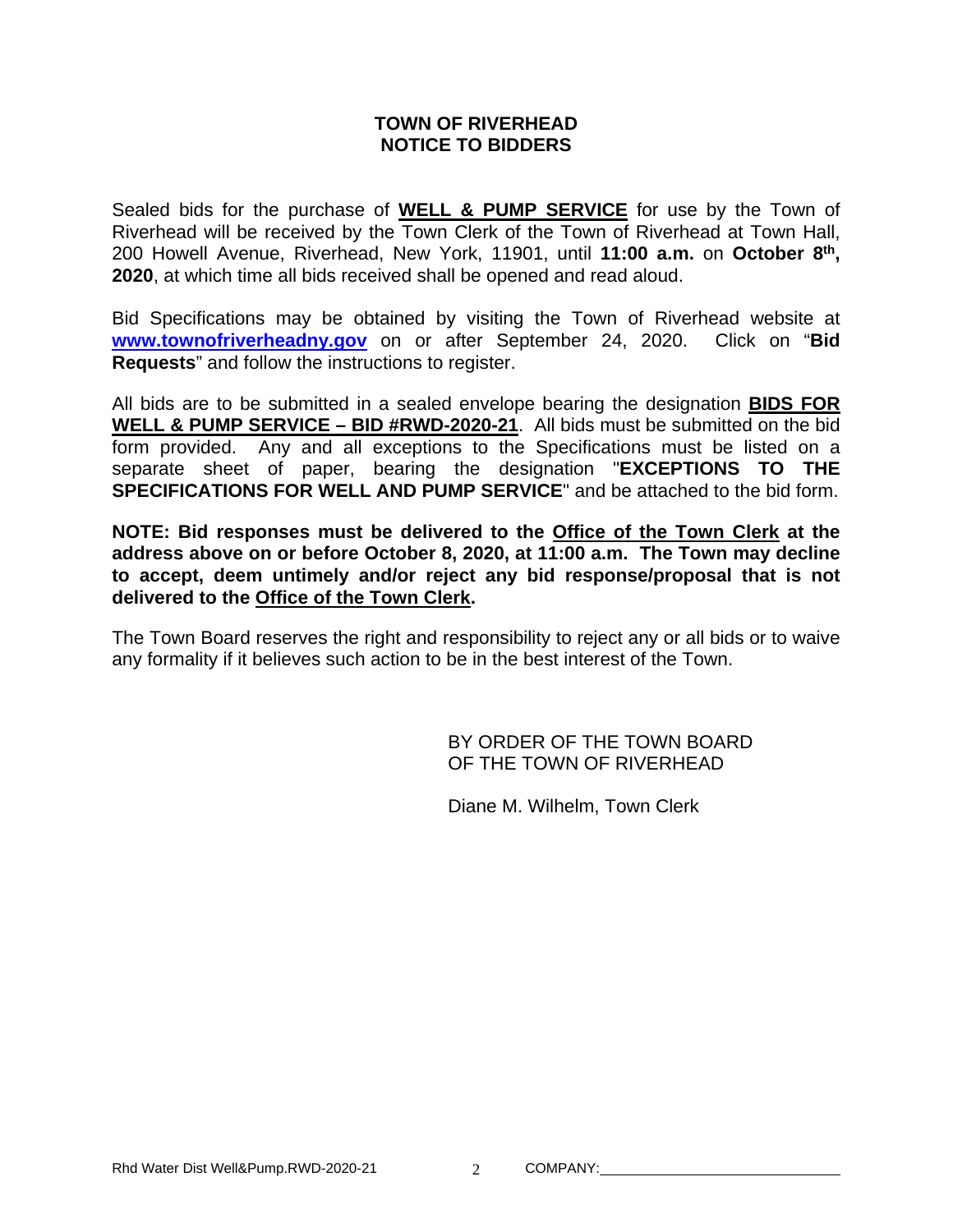# **GENERAL SPECIFICATIONS**

Bidders shall be responsible to carefully examine the Specifications enclosed.

Bidders shall furnish their price and/or lump sum bid as called for on the Bid Proposal Sheet(s) attached. Bidders shall submit **one original and one copy** of their bid.

Alternates of equal or superior design and/or quality shall be listed separately and a Manufacturer's Specification Sheet shall be submitted with a bid. Failure to submit such data may result in the disallowing of said bid. The equipment and all associated components shall be furnished complete and ready for use. The equipment furnished shall be the Manufacturer's latest listed and published model, or models, which meet all the applicable requirements of these Specifications. These Specifications require the doing of all things necessary or proper for, or incidental to, the furnishing and delivery of said equipment and associated components.

All things not expressly mentioned in these specifications, but involved in carrying out their intent are required by these Specifications; and the vendor shall perform the same as though they were specifically mentioned, described and delineated.

Bidders shall furnish five (5) references for other water municipalities/companies with the submission of their bid.

#### **COMPLIANCE WITH RULES AND REGULATIONS**

The unit and associated equipment furnished shall comply with all provisions which would be applicable, if the Town of Riverhead were a private corporation of Federal and State of New York Laws, Ordinances, Codes, Rules, Regulations, Orders, Permits and Licenses and with fire underwriters requirement, except that where the weight and dimensions requirements set forth herein exceed such provisions, these Specifications shall control if applicable to the bid.

#### **DEVIATION**

Minor deviations from the provisions of these Specifications will be considered to permit manufacturers to follow their standard manufacturing process. Such deviations will be approved, however, only in the sole discretion of the Town of Riverhead and only if in its opinion they do not adversely affect the operation, maintenance, strength, efficiency, effectiveness, or life of the unit or any of its parts.

All proposed minor deviations, with full details, must be listed on a separate Detail Sheet, which must be attached to and made part of this bid.

The Town of Riverhead reserves the absolute right in its sole discretion to accept that bid, if any, which under all circumstances will best serve the public interest.

#### **GUARANTEE**

The vendor warrants and guarantees the equipment herein specified, including all associated equipment furnished, against any defects in design, workmanship and materials, and against failure to operate satisfactorily for a period of six months from the date of acceptance of the units, except defects or failure shown by the vendor. The vendor also warrants and guarantees that the equipment herein specified, if found to be

3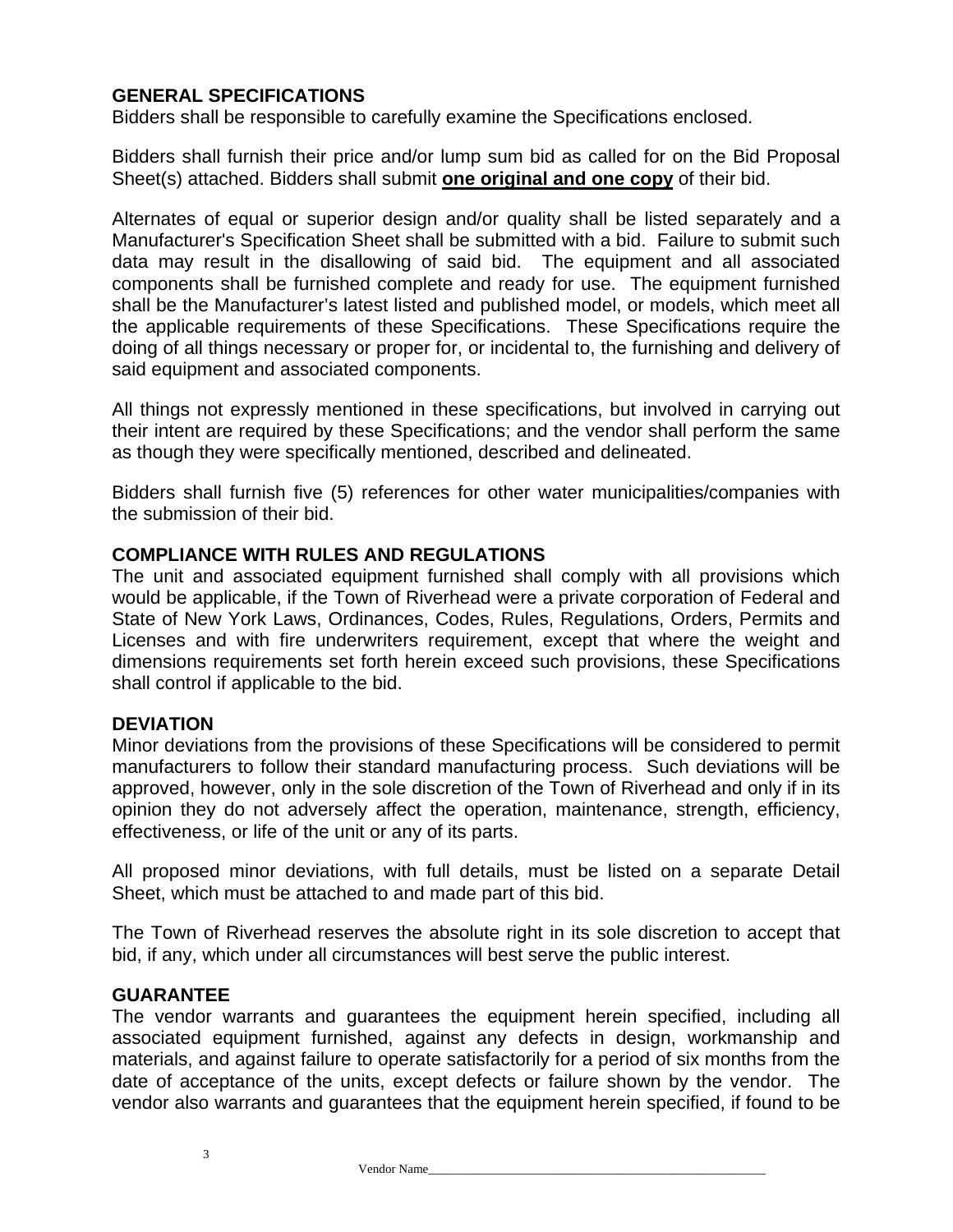defective or in need of repairs, will be picked up from and delivered back to the Town of Riverhead within a reasonable length of time.

#### **PRICES**

If a like or lower quantity of a standard item contained in this bid is sold by a vender at a price less than the prices quoted herein, the price to the Town of Riverhead shall be reduced to that lower price.

#### **QUANTITY**

The Town of Riverhead is in no way obligated to purchase quantities neither shown nor limited to the quantities listed.

#### **RESERVATIONS**

The mention in the specifications of any unit, component, or equipment by brand name and/or model is meant to convey to the potential bidder the type and quality of the product required and desired by the town. Any unit, component, or equipment which is of equal type and quality may be considered as such and may be acceptable to the town, upon agreement by the Town Board to that fact. The decision of the Town Board, however, in such a circumstance is final.

Furthermore, the Town Board of the Town of Riverhead reserves the right and responsibility to reject any or all bids if they believe such action to be in the best interest of the Town.

#### **INSURANCE REQUIRED**

4

The successful bidder will be required to procure, pay for and keep in full force and effect during the term of this contract, the following types of insurance:

> Workers Compensation Insurance Commercial General Liability and Umbrella Liability Bidder's Protective Liability and Property Damage Insurance Owner's (TOWN, DISTRICT) Protective Public Liability and Property Damage Insurance Automobile Liability Insurance

The Bidder shall not permit any subcontractor to commence any operation on the site until satisfactory proof of carriage of the above required insurance has been posted with, and approved by, the TOWN DISTRICT.

- A. Workers' Compensation Insurance The Bidder shall take out and maintain, during the life of this Contract, Workers' Compensation Insurance for all of his employees employed at the site of the project, and in any case of any of the work being sublet, the Bidder shall require the subcontractor similarly to provide Workers' Compensation Insurance for all of the latter's employees, unless such employees are covered by the protection afforded by the Bidder.
- B. Commercial General Liability and Umbrella Liability Insurance The Bidder shall take out and maintain during the life of this Contract such insurance as shall protect him and any subcontractor performing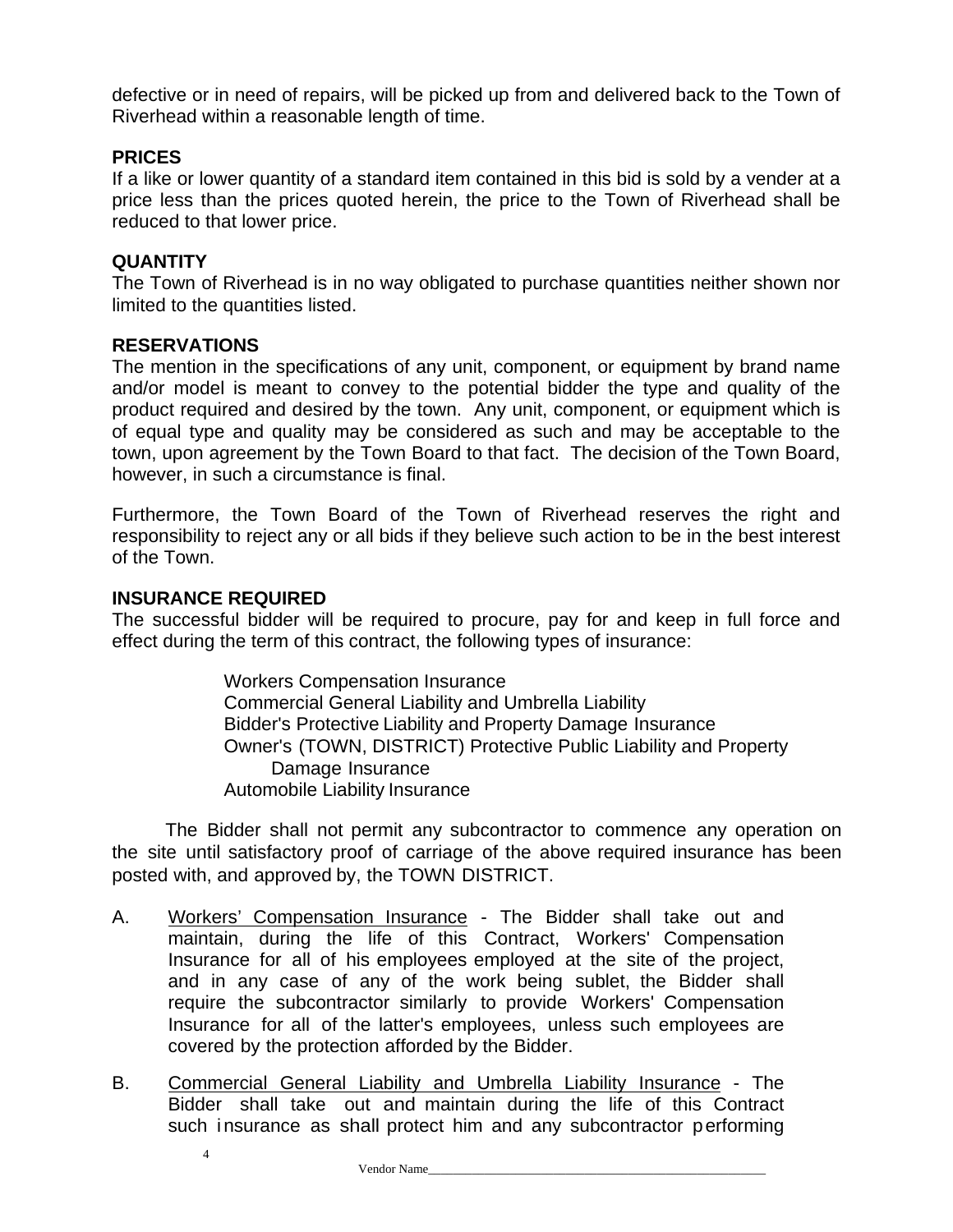work covered by this Contract for claims for damages for personal injury, including accidental death, as well as from claims for property damage which may arise from operations under this Contract, whether such operations be by himself or by any subcontractor, or by any one directly or indirectly employed by either of them, and the amounts of such insurance shall be as follows:

- (1) Comprehensive General Liability Insurance in the amount not less than ONE MILLION DOLLARS (\$1,000,000.) each occurrence and TWO MILLION DOLLARS (\$2,000,000.) general aggregate.
- (2) Umbrella Liability for bodily injury and property damage in an amount not less than FIVE MILLION DOLLARS (\$5,000,000.).

 The above policies for commercial general liability and umbrella liability insurance must be so written as to include Bidder's Protective Liability Insurance to protect the bidder against claims arising from the operations of any subcontractor.

 The above policies for Commercial General Liability insurance must name the Town of Riverhead, The Riverhead Water District, its employees, public officials, officers, agents, etc., as additional insureds on a primary and non-contributory basis for General Liability, Automobile Liability and/or Excess Umbrella Liability. That additional insured status must be evidenced by a copy of endorsement CG 20 10 10 01, "additional insured – owners, lessee or bidders – scheduled person or organization" endorsement (see attached sample) or its equivalent and copy of endorsement CG 20 37 10 01, "additional insured – owners, lessees or bidders - completed operations" endorsement (see attached sample), or its equivalent.

- C. Blanket Waiver of Subrogation The above policies for workers' compensation insurance as well as comprehensive general liability insurance, automobile insurance, and excess umbrella liability insurance shall include waiver of transfer of rights of recovery against the Town of Riverhead, The Riverhead Water District, et.al. Such waiver of subrogation shall be evidenced by certificate of insurance or copy of endorsement to the appropriate policy.
- D. Owner's Protective Liability Insurance (TOWN DISTRICT, and/or TOWN BOARD, TOWN OF RIVERHEAD as OWNER) –The Bidder shall furnish to the TOWN DISTRICT with respect to the operations he or any of his subcontractors perform, a regular Owner's Protective Liability Insurance Policy for and in behalf of the TOWN DISTRICT and/or TOWN BOARD, TOWN OF RIVERHEAD as OWNER, providing for a limit of not less than ONE MILLION DOLLARS (\$1,000,000.) each occurrence, a total limit of TWO MILLION DOLLARS (\$2,000,000.) general aggregate for all damages arising out of bodily injuries to, or death of, two or more persons in any one accident; and regular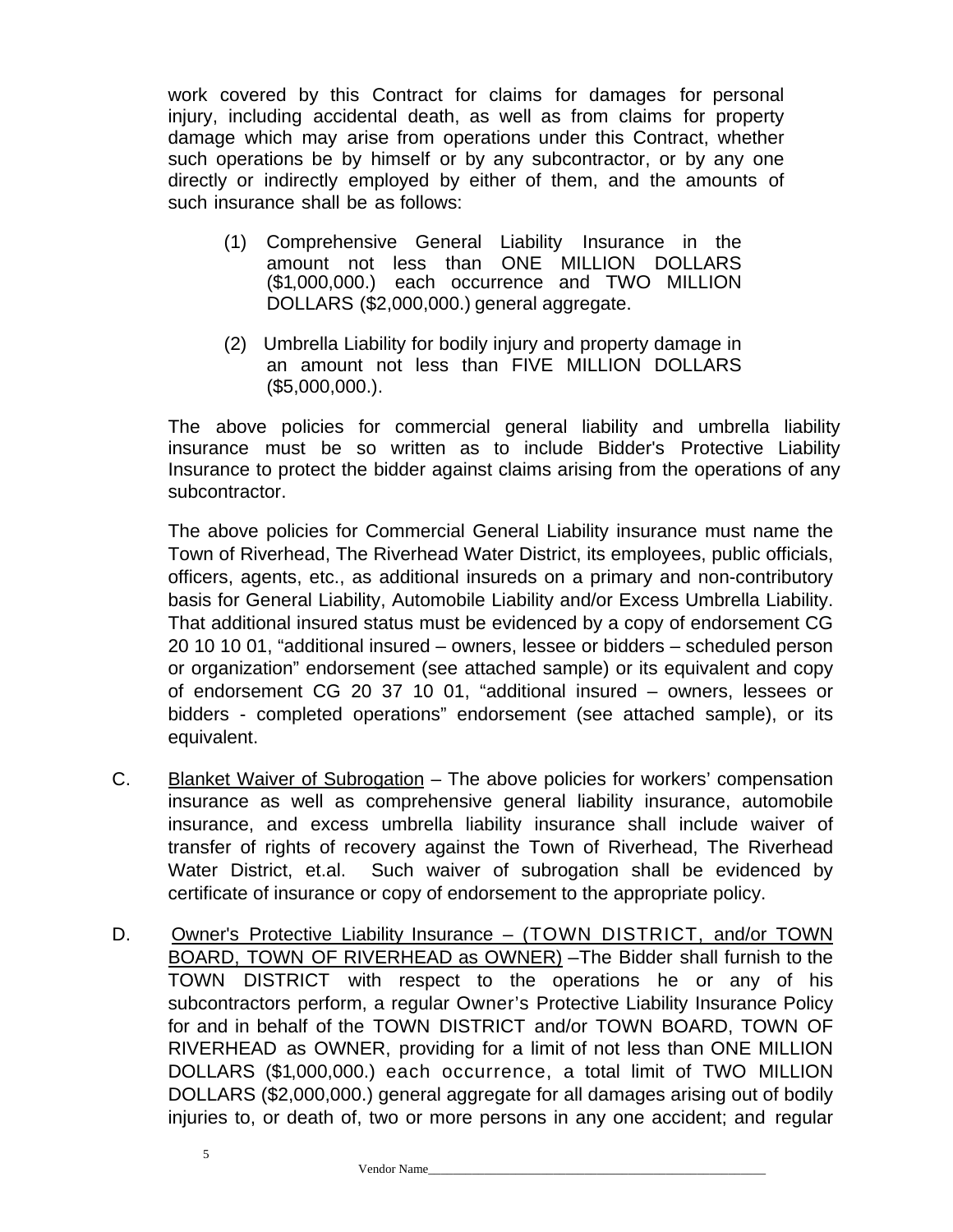Protective Property Damage Insurance providing for a limit of not less than ONE HUNDRED THOUSAND DOLLARS (\$100,000.) for all damages. The insurance must fully cover the legal liability of the TOWN DISTRICT and/or TOWN BOARD, TOWN OF RIVERHEAD as OWNER. The coverage provided under this policy must not be affected if the TOWN DISTRICT performs work in connection with the project either for, or in cooperation with, the Bidder or as an aid thereto, whether the same be a part of the Contract or separate therefrom, by means of its own employees or agents, or if the TOWN DISTRICT directs or supervises the work to be performed by the Bidder.

- E. Commercial Automobile Liability The Bidder shall take out and maintain during the life of the Contract such automobile public liability insurance as shall protect him and any subcontractor performing work covered by this Contract from claims for damages for personal injury, including accidental death as well as from claims for property damage which may arise from operations under this Contract, whether such operations be by himself or by any subcontractor, or by any one directly or indirectly employed by either of them and the amounts of such insurance shall be as follows:
	- (1) Automobile Public Liability Insurance in an amount not less than ONE MILLION DOLLARS (\$1,000,000.) for bodily injuries, including wrongful death per occurrence.
	- (2) Umbrella Liability for bodily injury and property damage in an amount of not less than FIVE MILLION DOLLARS (\$5,000,000.).

#### **PROOF OF CARRIAGE OF INSURANCE**

The Bidder shall furnish the TOWN DISTRICT with certificates of each insurer insuring the Bidder or any subcontractor under this Contract, except with respect to subdivision D above. In respect to this paragraph, the Bidder shall furnish the TOWN DISTRICT with the original insurance policy and a copy to the Engineer.

Both certificates, as furnished, and the insurance policy, as required, shall bear the policy numbers, the expiration date of the policy and the limit or limits of liability thereunder. Both the certificates and the policy shall be further endorsed to provide the TOWN DISTRICT and Engineer with any notice of cancellation at least thirty (30) days prior to the actual date of such cancellation.

#### **COMPLIANCE WITH LABOR AND PENAL LAWS**

6

The Bidder hereby expressly agrees to comply with all the provisions of the Labor Law and any and all amendments thereto, insofar as the same are applicable to this Contract. The Labor Laws, as amended, provide that no laborer, worker or mechanic in the employ of the Bidder, subcontractor or other person doing or contracting to do the whole or a part of the work contemplated by this Contract, shall be permitted or required to work more than eight (8) hours in any one calendar day, except in cases of extraordinary emergency caused by fire, flood, or danger to life or property; that no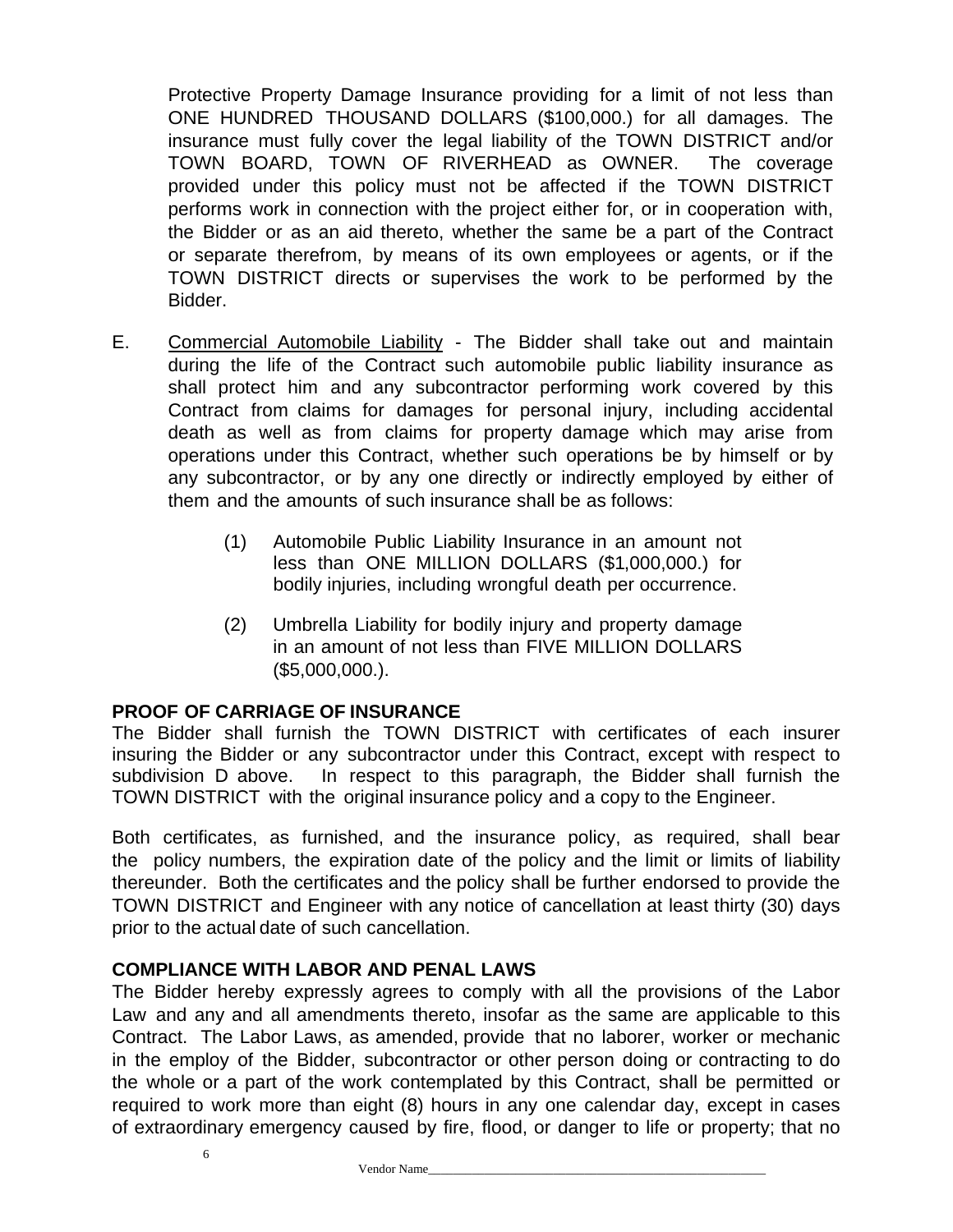such person shall be employed more than eight (8) hours in any day or more than five (5) days in any week, except in such emergency; that the wages to be paid for a legal day's work as hereinbefore defined, to laborers, workers, or mechanics upon the work called for under this Contract, or for any materials used upon or in connection therewith shall not be less than the prevailing rate for a day's work in the same trade or occupation in the locality within the State where such work is to be done and each laborer, worker, or mechanic employed by the Bidder, subcontractor, or other person about or upon the work shall be paid the wages herein provided; that employees engaged in the construction outside the limits of cities and villages are no longer exempt from the provisions of the Labor Laws which required the payment of the prevailing rate of wages and the eight (8) hour day.

Section 220A of the Labor Law, as amended by Chapter 472 of the Laws of 1932, provides that before payment is made by or on behalf of the State or any City, County, Town or Village or other civil division of the State, of any sums due on account of a con-tract for a public improvement, it is the duty of the Comptroller or the financial officer of the Municipal Corporation to require the Bidder and each and every subcontractor to file a certified statement in writing, in satisfactory form, certifying to the amounts then due and owing to any and all laborers for daily or weekly wages on account of labor performed upon the work of the Contract, setting forth therein the names of the persons whose wages are unpaid and the amount due each, respectively.

Section 2208 of the Labor Law, as amended, provides that any interested person who shall have previously filed a protest in writing objecting to the payment to any Bidder or subcontractor to the extent of the amount or amounts due or to become due to him for daily or weekly wages for labor performed on the public improvement for which the Contract was entered into, or if, for any other reason, it may be deemed advisable, the Comptroller of the State or other financial officer of the Municipal Corporation may deduct from the whole amount of any payment on account thereof the sum or sums admitted by any Bidder or subcontractor in such statement or statements so filed to be due and owing by, him on account of labor performed and may withhold the amount so deducted for the benefit of the laborers for daily or weekly wages, whose wages are unpaid as shown by the verified statements filed by any Bidder or subcontractor and may pay directly to any person the amount or amounts so shown to be due for such wages.

Section 220C of the Labor Law, as amended, provides the penalty for making of a false oath or verification.

Section 220D of the Labor Law provides that the advertised specifications for every Contract for the construction, reconstruction, maintenance and/or repair of highways to which the State, County, Town and/or Village is a party shall contain the provision stating the minimum rate of hourly wage that can be paid, as shall be designated by the Industrial Commissioner, to the laborers employed in the performance of the Contract, either by the Bidder, subcontractor or other person doing or contracting to do the whole or part of the work contemplated by the Contract, and the Contract shall

7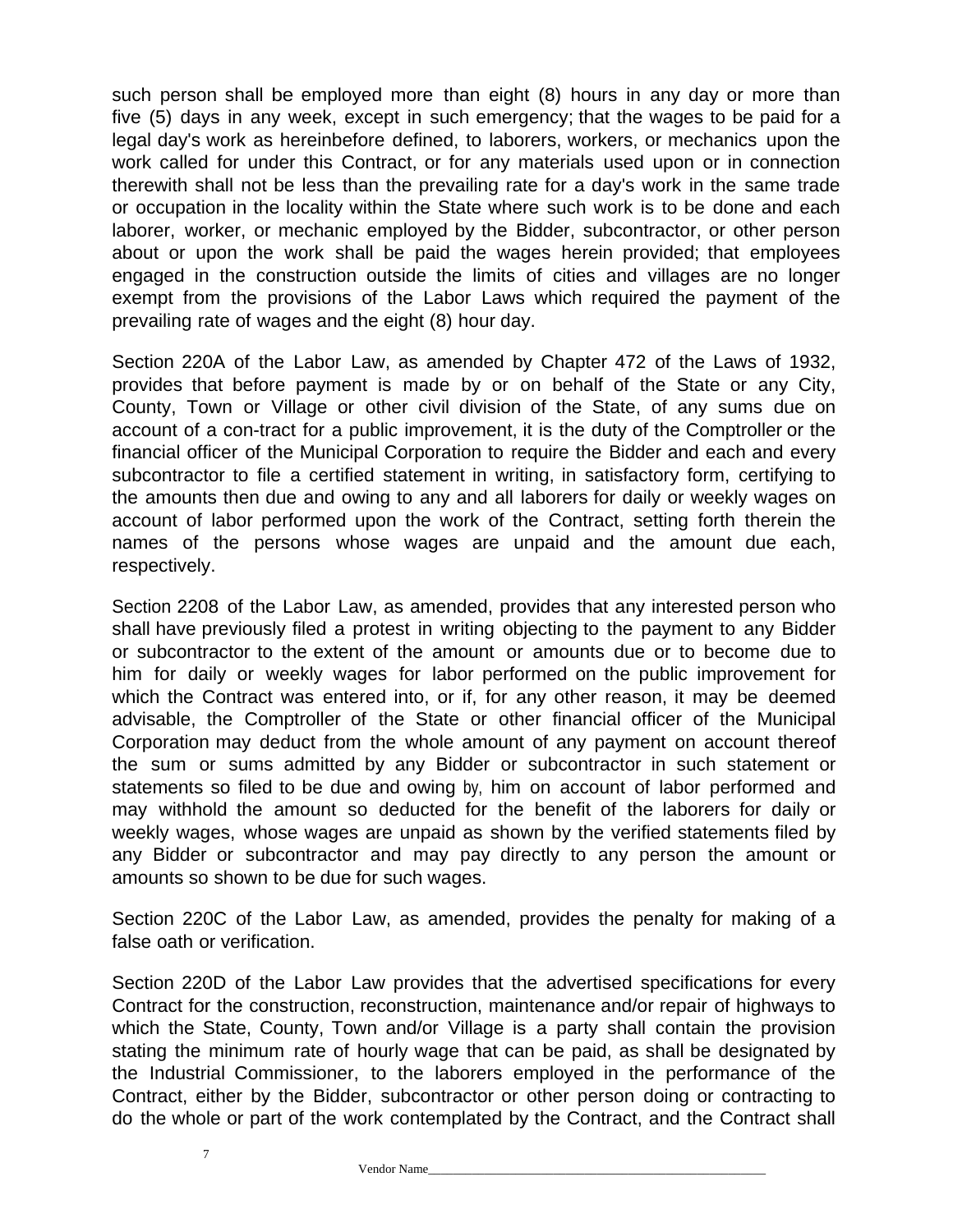contain a stipulation that such laborers shall be paid not less than such hourly minimum rate of wage. Any person or corporation that willfully pays after entering into such Contract less than such stipulated minimum hourly wage scale shall be guilty of a misdemeanor and, upon conviction, shall be punished for a first offense by a fine of Five Hundred Dollars (\$500.) or by imprisonment for not more than thirty (30) days, or by both fine and imprisonment for a second offense by a fine of One Thousand Dollars (\$1,000.) and, in addition thereto, the Contract on which the violation has occurred shall be forfeited; and no such person or corporation shall be entitled to receive any sum or nor shall any officer, agent or employee of the State pay the same or authorize its payment from the funds under his charge or control to any person or corporation for work done upon any contract, on which the Bidder has been convicted of second offense in violation of the provisions of this Section.

The minimum wage rates are established by the Industrial Commissioner, State of New York, for this Contract. It is the bidder's responsibility to ensure wages are paid in accordance with latest revision.

All excavation shall be done in compliance with Article 36 of the General Business Law and notices given as provided by GBL Section 761.

#### **CONTRACT PERIOD**

The Contract Period shall be effective from **October 20,2020,** to **October 19, 2021.** At the termination of this contract, the contract may be extended (not to exceed two extensions) for a total three (3) year contract at the sole discretion of the Town of Riverhead and with the consent of the vendor.

#### **MUNICIPAL EXEMPT STATUS**

The Town is exempt from the payment of Federal, State and local taxes. Taxes must not be included in proposal prices. The Town will furnish necessary exemption paperwork upon request.

#### **FUEL SURCHARGES**

The Town of Riverhead will not pay any type of fuel surcharge. Any fuel charges added will be deleted from any payments made to the vendor.

#### **PIGGYBACKING CLAUSE METHOD OF AWARD**

The contract, if awarded, will be to the lowest responsive/responsible bidder(s) in part or in whole who meet(s) all the terms of the specifications or on the basis of best value in a manner consistent with all applicable provisions of **General Municipal Law 103**. The TOWN guarantees no minimum or maximum purchases or contracts as a result of award of this bid. The Town of Riverhead seeks to offer and make available this contract for commodity, product or services to members (commissioner elected, town or village water district members of the Long Island Water Conference which maintain and manage their own water distribution system and meet criteria set forth in General Municipal Law, Article Five § 119-o related to town, village or special districts authorization to enter into cooperative agreements authorized by applicable provisions of Town Law and General Municipal Law that have entered into the purchasing cooperative agreement, of the LIWCPC and reserves the right to allow all municipal and not for profit organizations authorized under the General Municipal Laws of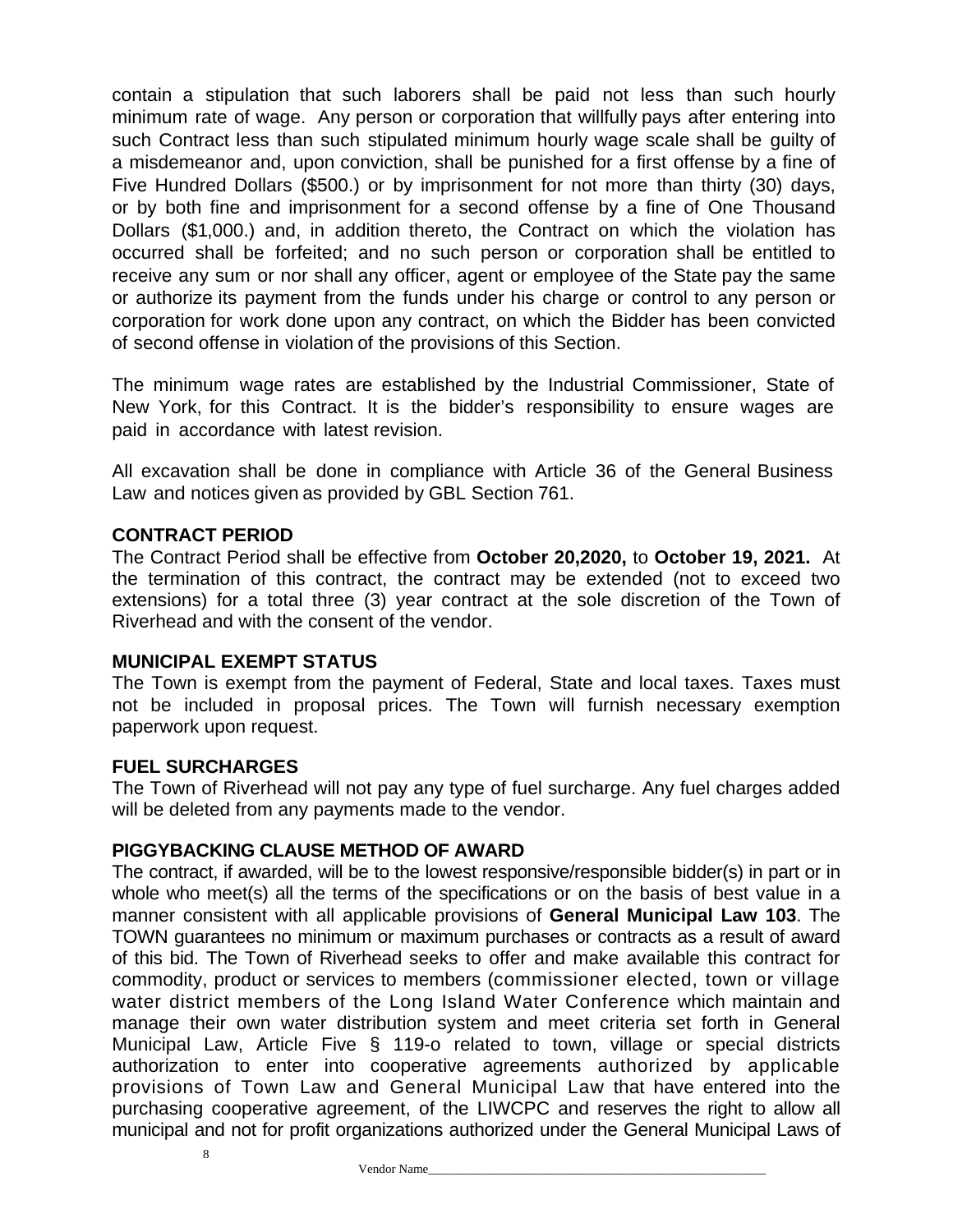the State of New York, to purchase any goods and/or services awarded as a result of this bid in accordance with the latest amendments to **NYS GML 100 through 104**. However, it is understood that the extension of such contracts are at the discretion of the vendor and the vendor is only bound to any contract between the Town of Riverhead and the vendor. Additionally, the TOWN reserves the right to purchase any goods or services included as a part of this bid from any means legally available to it.

### **BID SPECIFICATIONS ARE ATTACHED TO THE END OF THIS DOCUMENT.**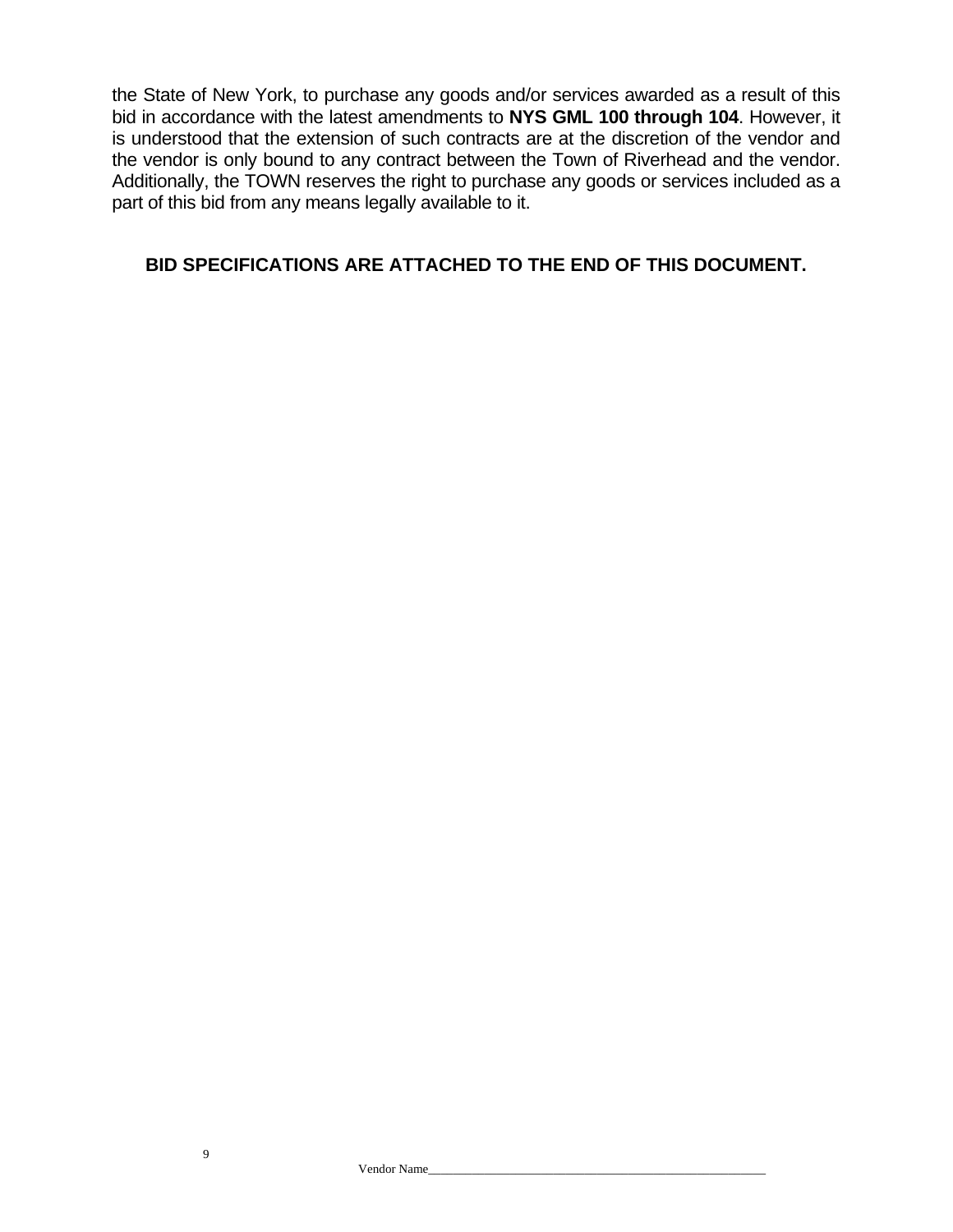#### **NON-COLLUSIVE CERTIFICATE**

(MUST BE COMPLETED, SIGNED, NOTARIZED AND RETURNED WITH BID)

UNDER PENALTIES OF PERJURY:

(BIDDER), BEING DULY SWORN,

DEPOSES AND SAYS:

- A) This bid or proposal has been independently arrived at without collusion with any other bidder or with any competitor or potential competitor;
- B) This bid or proposal has not knowingly been disclosed, prior to the opening of bids or proposals for this project, to any other bidder, competitor, or potential competitor;
- C) No attempt has been made or will be made to induce any other person, partnership, or corporation to submit or not to submit a bid or proposal;
- D) The person signing this bid or proposal certifies that he has been fully informed regarding the accuracy of the statements contained in this certification, and under penalties of perjury, affirms the truth thereof, such penalties being applicable to the bidder as the person signing on it's behalf; and
- E) That the attached hereto (if a corporate bidder) is a certified copy of a resolution authorizing the execution of this certificate by the signatory of this bid or proposal on behalf of the corporate bidder.

| Corporation:                     | (PRINT CORPORATION NAME)                                                                               |
|----------------------------------|--------------------------------------------------------------------------------------------------------|
| By:                              | <u> 1980 - Jan Barbara, manazarta da kasas da shekara 1980 - Andrea Santa Arabska (</u><br>(SIGNATURE) |
| Address:                         | (TITLE)                                                                                                |
| Sworn to before me this ____ day |                                                                                                        |
|                                  | 20                                                                                                     |
|                                  |                                                                                                        |
| <b>NOTARY PUBLIC</b>             |                                                                                                        |
| 10                               | Vendor Name                                                                                            |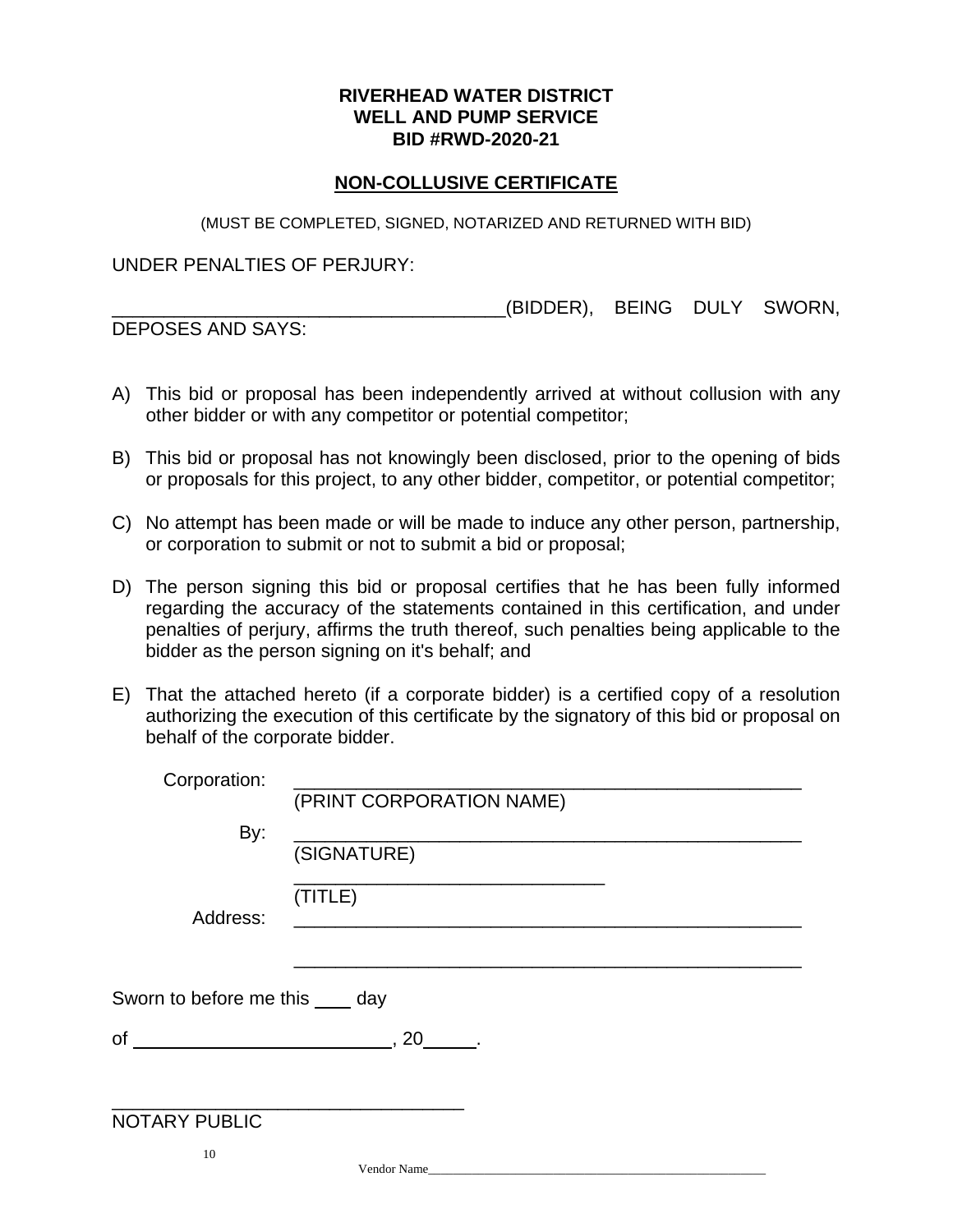#### **BID PROPOSAL/ACCEPTANCE**

I/WE FULLY UNDERSTAND THAT THE ACCEPTANCE OF THIS BID IS SUBJECT TO THE PROVISIONS OF SECTION 103A AND 103B OF GENERAL MUNICIPAL LAW.

NAME OF AGENT/DEALER

ADDRESS

CITY, STATE, ZIP CODE

CONTACT PERSON

SIGNATURE OF DEALER/AGENT

DATE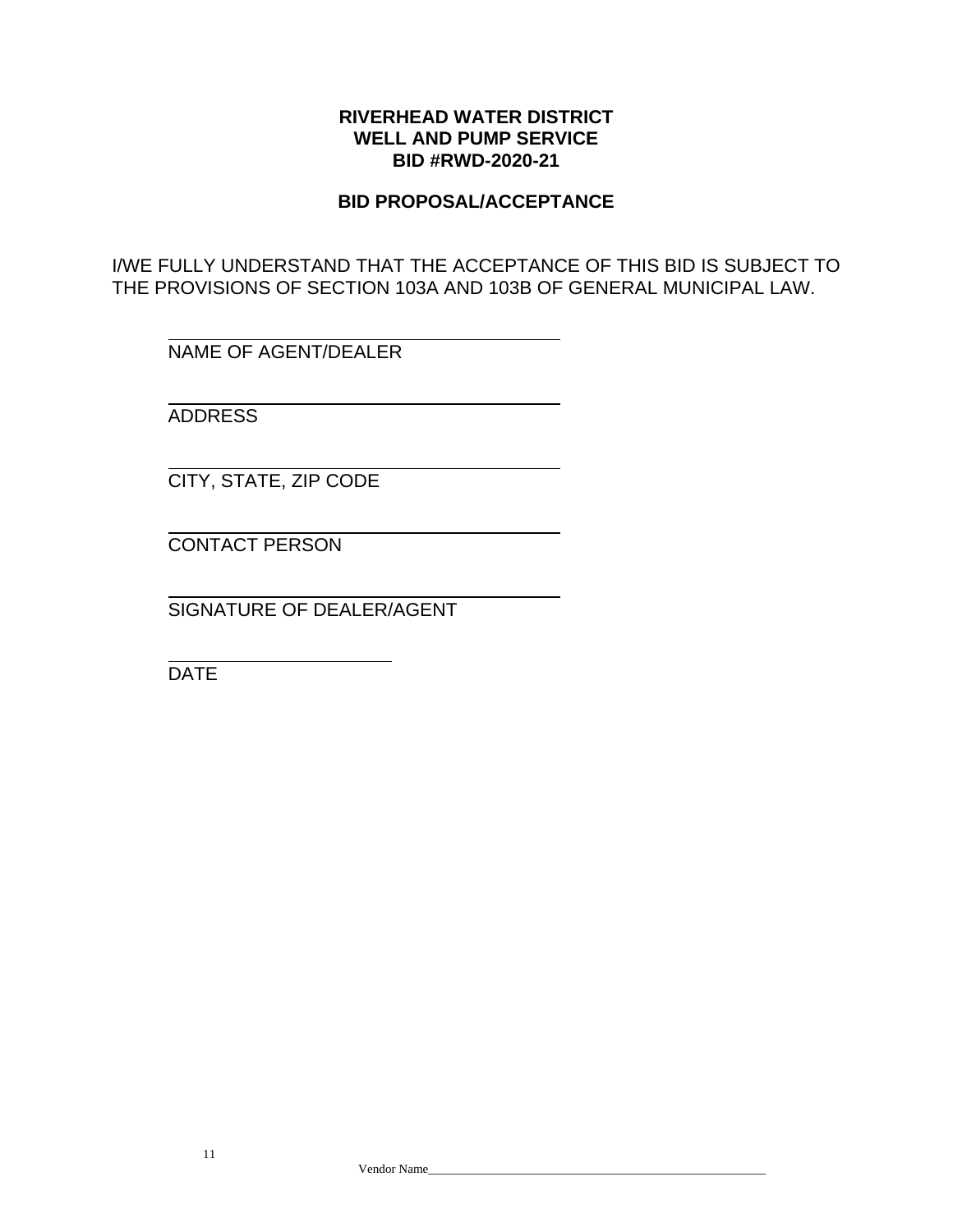#### **IRAN DIVESTMENT ACT CERTIFICATION**

As a result of the Iran Divestment Act of 2012 (Act), Chapter 1 of the 2012 Laws of New York, a new provision has been added to the State Finance Law (SFL), § 165-a, effective April 12, 2012. Under the Act, the Commissioner of the Office of General Services (OGS) will be developing a list (prohibited entities list) of "persons" who are engaged in "investment activities in Iran" (both are defined terms in the law). Pursuant to SFL § 165-a(3)(b), the initial list is expected to be issued no later than 120 days after the Act's effective date, at which time it will be posted on the OGS website.

By submitting a bid in response to this solicitation or by assuming the responsibility of a Contract awarded hereunder, Bidder/Bidder (or any assignee) certifies that once the prohibited entities list is posted on the OGS website, it will not utilize on such Contract any subcontractor that is identified on the prohibited entities list.

Additionally, Bidder/Bidder is advised that once the list is posted on the OGS website, any Bidder seeking to renew or extend a Contract or assume the responsibility of a Contract awarded in response to the solicitation, must certify at the time the Contract is renewed, extended or assigned that it is not included on the prohibited entities list.

During the term of the Contract, should the TOWN OF RIVERHEAD receive information that a person is in violation of the above-referenced certification, the TOWN OF RIVERHEAD will offer the person an opportunity to respond. If the person fails to demonstrate that it has ceased its engagement in the investment which is in violation of the Act within 90 days after the determination of such violation, then the TOWN OF RIVERHEAD shall take such action as may be appropriate including, but not limited to, imposing sanctions, seeking compliance, recovering damages, or declaring the Bidder in default.

The TOWN OF RIVERHEAD reserves the right to reject any bid or request for assignment for an entity that appears on the prohibited entities list prior to the award of a contract, and to pursue a responsibility review with respect to any entity that is awarded a contract and appears on the prohibited entities list after contract award.

| Signature:         |  |
|--------------------|--|
| <b>Print Name:</b> |  |
| Title:             |  |
| Company Name:      |  |
| Date:              |  |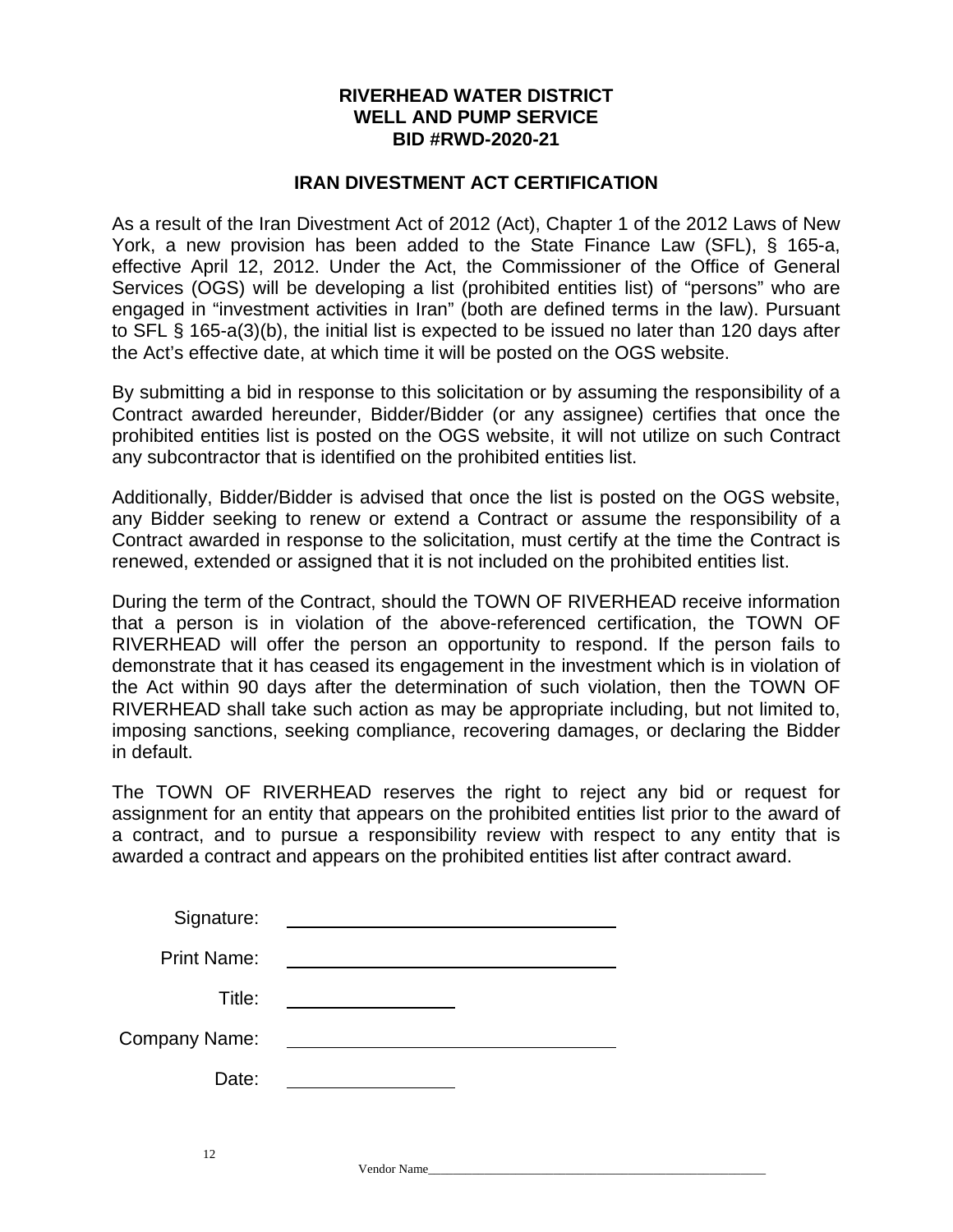# **Please furnish the following information:**

1. Please list name(s) of contact person(s):

During normal hours:

After hours:

| 2. |          | Please list your days and hours of business:<br><u> 1989 - Johann Barbara, martin amerikan basal da</u>                                                                                                                        |
|----|----------|--------------------------------------------------------------------------------------------------------------------------------------------------------------------------------------------------------------------------------|
| 3. |          | Please list day business phone numbers(s):                                                                                                                                                                                     |
| 4. |          | Please list night business phone number(s):<br><u> 1989 - Johann Barn, mars et al. (b. 1989)</u>                                                                                                                               |
| 5. |          |                                                                                                                                                                                                                                |
| 6. |          | Please confirm guaranteed response time, including primary place of dispatch:                                                                                                                                                  |
|    | A)       | During normal business hours during week: During management of the state of the state of the state of the state of the state of the state of the state of the state of the state of the state of the state of the state of the |
|    | B)       |                                                                                                                                                                                                                                |
|    | C)       |                                                                                                                                                                                                                                |
|    | Company: |                                                                                                                                                                                                                                |
|    | Address: |                                                                                                                                                                                                                                |
|    |          | Location of nearest facility (if different from above)                                                                                                                                                                         |
|    | By:      | Signature, Title                                                                                                                                                                                                               |
|    | Date:    |                                                                                                                                                                                                                                |
|    | 13       | Vendor Name                                                                                                                                                                                                                    |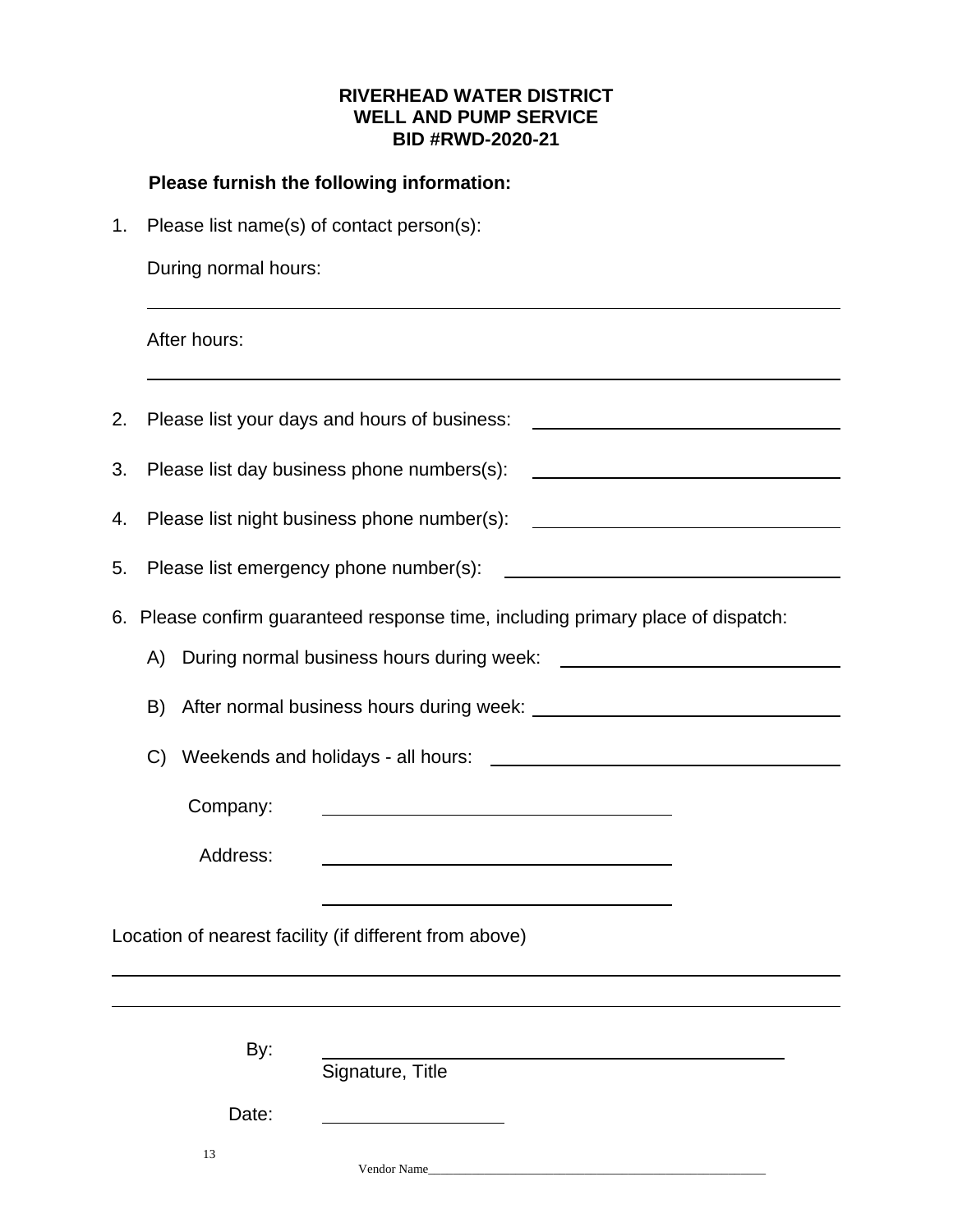The Riverhead Water District has seventeen (17) wells at ten (10) sites, using turbine pumps driven by vertical hollow shaft motors. Three (3) of the electric motor driven well pumps also have combination gear drives, which also allow them to be powered by diesel engines. One well employs only a gear drive, with diesel engines to power pump. Pump settings are between 70-200 feet deep and consist of 10", 11", 12" and 13" bowl assemblies, 8" or 10" threaded and coupled steel column pipe, with line shafting ranging in diameter from 1 3/16" to 1 11/16" and cast iron discharge heads. Electric motors are all 1800 RPM and range from 75-200 horsepower. All wells are housed in various style buildings, with removable hatches located directly above pumps, allowing them to be pulled from the wells, using a truck mounted rig. Three (3) newer wells equipped with 25 H.P. submersible pumps are installed in "pit-less" adapters and can be easily accessed and pulled using a smaller truck mounted pump rig.

The primary purpose of this contract is to ensure that the District will have available, in an emergency, a company to provide labor, equipment and materials required to return a well to service as soon as possible after a breakdown. Work will typically involve one or a combination of: pulling, disassembling, inspecting pump, along with removal of electric motor and/or combination gear drive, to confirm overall condition and to permit the District to decide whether to repair or replace various components including bowl and column pipe and shaft assembly. After performing repairs required insuring future reliable operation and best possible performance, the equipment will be reinstalled, the well sterilized, sampled, and tested to confirm proper operation and the ability to be returned to service. In addition, the bidder may be required to check the condition of the well, employing standard methods to confirm the screen and casing are still sound. The District will require that the well be measured, bailed with possibly a television inspection and caliper log performed before proceeding with re-installation of the pump. Some "non-emergency" or reconditioning service may also be done under this contract.

Based on these objectives, the bidder shall provide a proposal to furnish labor and equipment to perform the following:

#### **DISASSEMBLY & INSPECTION WORK**

Pump shall be disconnected from piping and removed from the well, disassembled and inspected. A limited "field inspection" of pump shall be performed on-site. A District Representative, in conjunction with the bidder, will inspect to determine if either replacement or repair of the components is required. Prior to inspection of deep well turbine pump the exterior of column pipe will be power washed and inside of column couplings cleaned.

Bowl assembly shall be partially disassembled, including removal of suction and discharge nozzles. Stuffing box shall be removed from discharge head.

Combination Drive: Disconnect from engine and lift from pump discharge head. Remove and replace steady bearing, drain lubricant and inspect.

Electric Motor: Disconnect from controls and load on District truck or store on site.

#### 14 **Bidder shall document results of inspection in a written Field Report to the District.**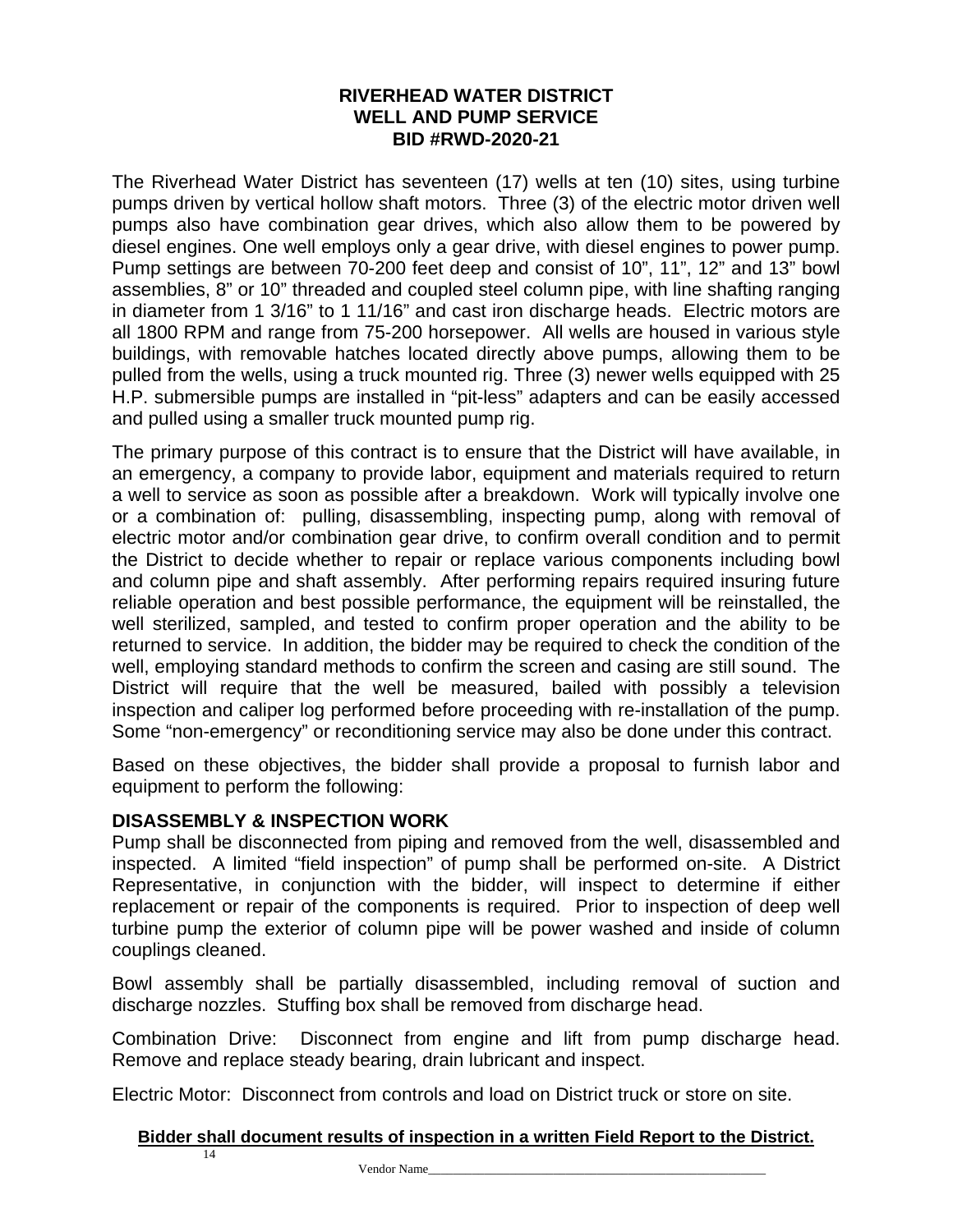#### **WELL INSPECTION**

Measure and bail well to bottom and collect sample of any material removed from well. If significant sand and gravel are obtained, a sieve analysis shall be performed of the sample with written report furnished to the District.

#### **OPTIONAL**

Closed circuit television inspection shall be conducted using a color camera capable of providing axial as well as radial view of all interior well surfaces including casing, screen, packer, etc. A full written report, by operator of camera, will be rendered and a DVD shall be provided for future viewing. Caliper log will measure and record all interior dimensions of well, including casings and screen.

#### **REPLACEMENT OF GENERIC PUMP COMPONENTS**

Bidder shall furnish all labor, plant, tools and trucking to provide the following replacement pump back to site and ready for installation within a timely manner of authorization to proceed from the District.

**Note**: All replacement parts and components used in the repair or as replacements shall be fabricated from and meet NSF 372 or 61G requirements for "lead free" materials, unless otherwise approved by The District.

#### **Discharge Head**

Stuffing box, replace bushing Clean and paint outside of head

#### **Column Assembly**

Water Lube constructed with threaded and coupled, "uncoated" extra heavy wall steel pipe **(SCH. 40)**, 400 series stainless steel shafting with 304 stainless raised sleeves and couplings with bronze "drop in" bearing retainers in the following lengths:

Top Special x 5' long pipe, threaded to match existing discharge head, with new 300 series stainless steel top special shaft, adapted to existing motor drive shaft.

Bottom Special x 5' long, threaded to match existing or new bowl.

Intermediate sections x 10' long.

Line shafts will be sized according to motor horsepower or to suit existing conditions ranging in diameter from 1 3/16, 1 1/2 or 1 11/16 inches.

4" extra heavy steel submersible threaded and coupled drop pipe in various lengths **(SCH. 40)**.

#### **Bowl Assembly**

Furnish new unit designed and constructed as follows:

10", 11", 12", 13" or 16" nominal cast iron bronze fitted "water lube" with 400 series stainless steel impeller shaft, aluminum bronze ASTM C952 alloy bowl wear rings and 400 series stainless steel collets and cast aluminum bronze ASTM C952 alloy "closed" impellers. Impeller shaft shall ride on ASTM C932 bronze bushings.

Design: will determine number of stages and trim 82% (min) efficiency @ 1775 RPM. For the purpose of this bid, 50 feet of head per stage should be used. Suction Pipe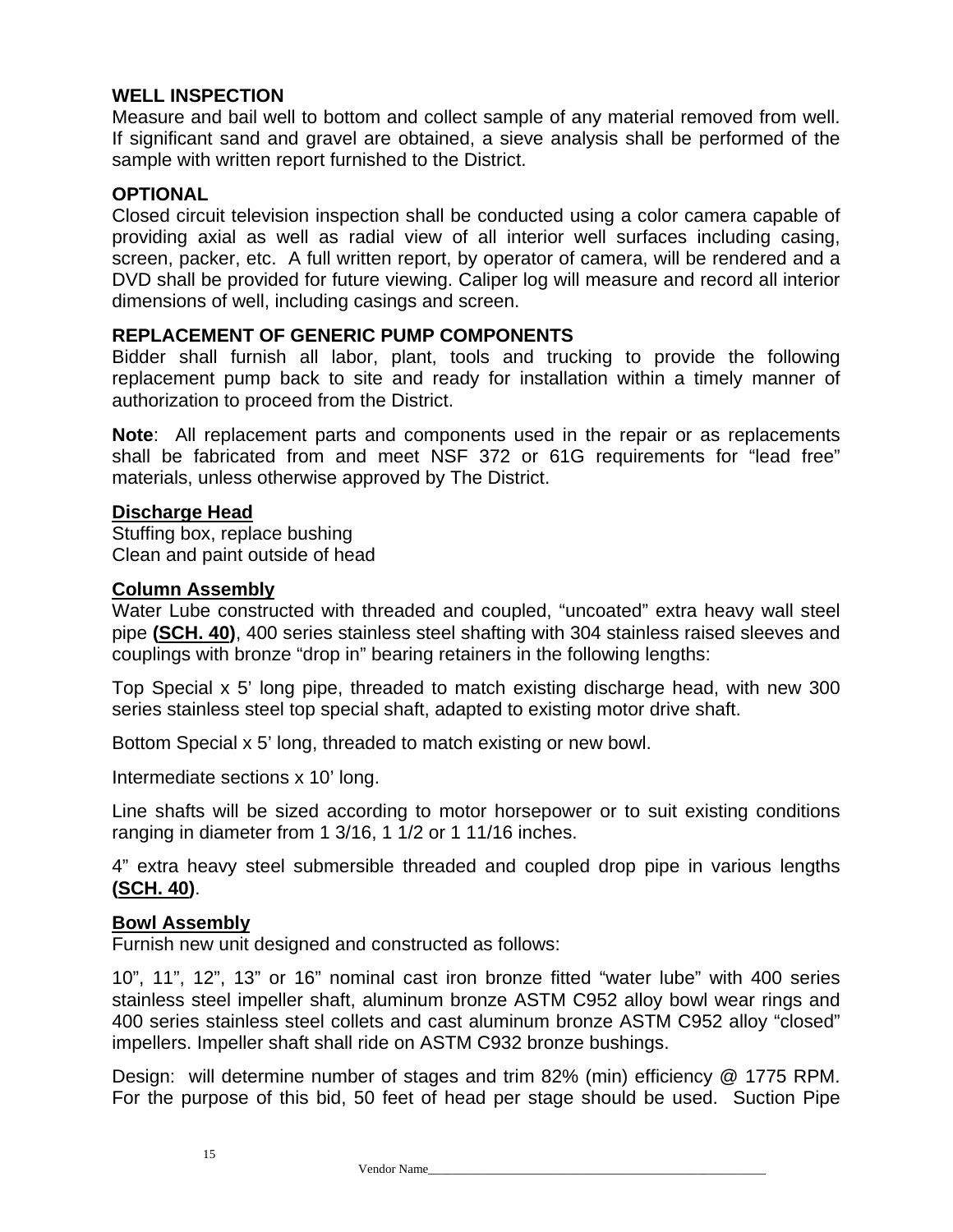matching suction nozzle will be furnished with "first stage" and fabricated from "extra heavy" black steel 8" or 10" diameter, with lugs x 10' long.

Certified test of bowl assembly may be required. Bowl selection and list of materials shall be approved by District representative before order is finalized, with shipment only after District authorization.

Field Full Performance Test will be required after installation of either new or repaired bowl assembly. Test will be conducted as described under "TESTING"

#### **SHOP REPAIR**

Bidder shall have the ability to perform or have various machine work done, including but not limited to removing and reinstalling bushings, fabricating and installing bowl or impeller wear rings and various lengths and diameter shafts.

#### **FIELD REPAIRS**

Bidder shall have available a mechanic with service truck and hand tools to perform repair work "in field," including but not limited to repacking stuffing box, replace gear drive steady bearing, U.S. Motor VHS thrust bearing and any other repair work not requiring the use of pump hoisting rig.

#### **COMBINATION GEAR DRIVE**

Replace Steady Rest Bearing Drain and replace lubricant

#### **ELECTRIC MOTOR SERVICE**

Store on site or load on District truck for delivery to local repair shop. District will arrange and pay directly for any motor repairs required or replacement under another contract.

#### **REINSTALLATION OF PERMANENT PUMP**

If no unusual conditions are found, no other well work will be required.

Well shall be chemically treated for disinfection and mechanically agitated using a Solid Surge Block before pump is set in well. Chemical treatment shall consist of a solution of NSF approved Sodium Hypochlorite or fully dissolved Calcium Hypochlorite and a granular or liquid NSF approved acid product for the purpose of pH correction. All chemicals shall be added to well individually using a tremie pipe. Tremie pipe must be flushed with potable water after addition of Chlorine and before the addition of treatment acid to insure no chemical reactions occur within the tremie pipe. If a fire hydrant is used to supply potable water the contractor must use and supply an approved RPZ. The exact chemical and quantities of chemicals to be used will be determined by the District Superintendent prior to treatment.

The pump will be reinstalled in the well after all components are cleaned. Prior to installation of a deep well turbine pump the exterior of new or existing column pipe will be power washed and as column pipe is lowered into the well, each section shall be sprayed or swabbed with a 5% chlorine solution. Each section of column shall be assembled using "Industry accepted" practices with joint compounds NSF 61 approved and applied as follows:

Shaft Assembly – Never seize on threads and shaft face. "Loctite" thread compound used on all column threads, with couplings installed "on-site" just before installation.

Vendor Name\_\_\_\_\_\_\_\_\_\_\_\_\_\_\_\_\_\_\_\_\_\_\_\_\_\_\_\_\_\_\_\_\_\_\_\_\_\_\_\_\_\_\_\_\_\_\_\_\_\_\_\_\_\_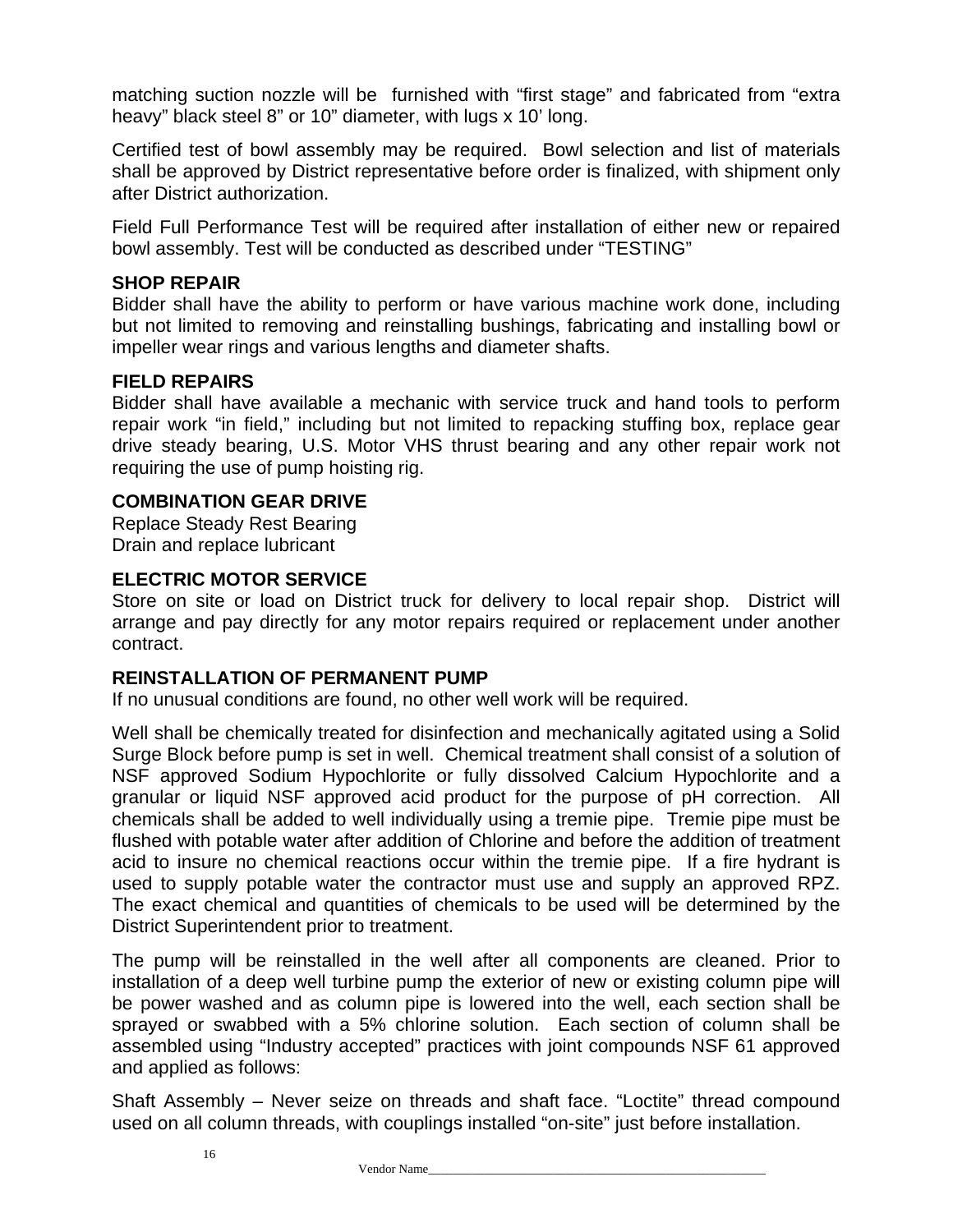Shaft run-out must be measured and shafts straightened, if required, to .0015"/foot or less.

Airline and stilling tube shall be started at bottom of suction pipe. Both lines shall be made of polyethylene plastic, continuous length with no splices. One line shall be  $\frac{3}{4}$ " O.D. 5/8" I.D. and the other 3/8" O.D. ¼" I.D. The larger tube shall have a fitting installed in bottom which will reduce the I.D. to  $\frac{1}{4}$ ". Lines shall be secured in place every ten feet; using soft 14-gage stainless steel or copper tie wire at every column connection and just above and below bowl assembly. Both lines shall be brought through discharge head. Existing altitude and pressure gages shall be used and installed.  $\frac{3}{4}$ " stilling tube shall terminate just inside head inside nipple with pipe cap. If installing these lines results in a lack of venting capacity, the bidder shall drill and tap the required additional holes so that a  $\frac{3}{4}$ " vent line will be available unrestricted.

Pump discharge head will be reset in place and re-connected to piping. Motor and combination drive shall be reinstalled and connected mechanically and electrically.

Old grout around and under base plate will not have to be removed if it is in good condition.

In the event that the pump head cannot be leveled plumb, the bidder will break out old grout; shim base plate so pump head provides the best shaft alignment to insure smooth, reliable operation. Head will be sealed to base using either "Permatex #2" or silicon sealant.

Motor shall be set and aligned on discharge head, connected to electric and vibration checked before drive coupling is installed or impeller adjustment is made.

The bidder will be required to show that the pump operates at least as smoothly as it did before the repairs were made. If the pump vibrates perceptively during the final testing, bidder will have to provide required corrective action at no additional cost to the District.

#### **FURNISH and INSTALL SUBMERSIBLE PUMP and MOTOR**

#### **BOWL ASSEMBLY**

Pump shall be designed for pumping water, at a rated capacity of 250 Gallons per Minute vs 251 feet Total Dynamic Head (including friction loss.), with a minimum Efficiency of 75% and maximum 20 Brake Horse Power at 3450R.P.M.

Pump bowls shall be of close-grained ASTM A48, Class 30, cast-iron and shall have porcelain enamel coating of the water passages. Bowls shall have bronze sleeve type bushings to support and guide the shaft. Bushing material shall be aluminum bronze, ASTM C932 alloy. The suction inlet shall be bell. A sand collar of rubber or bronze, ASTM C932 alloy shall be provided to protect the suction bearing from abrasives in the liquid pumped.

The intermediate stages shall be selected to provide the maximum efficiency with least number of stages. Impeller shall be of the enclosed type, cast of aluminum bronze, ASTM C952 alloy, accurately cast, machined, balanced, and filed for optimum performance and minimum vibration. The impeller shall be securely fastened to the bowl shaft with taper collets of ASTM A582, Grade 416 stainless steel. Bowl shaft shall be of sufficient diameter to transmit the pump horsepower with a liberal safety factor and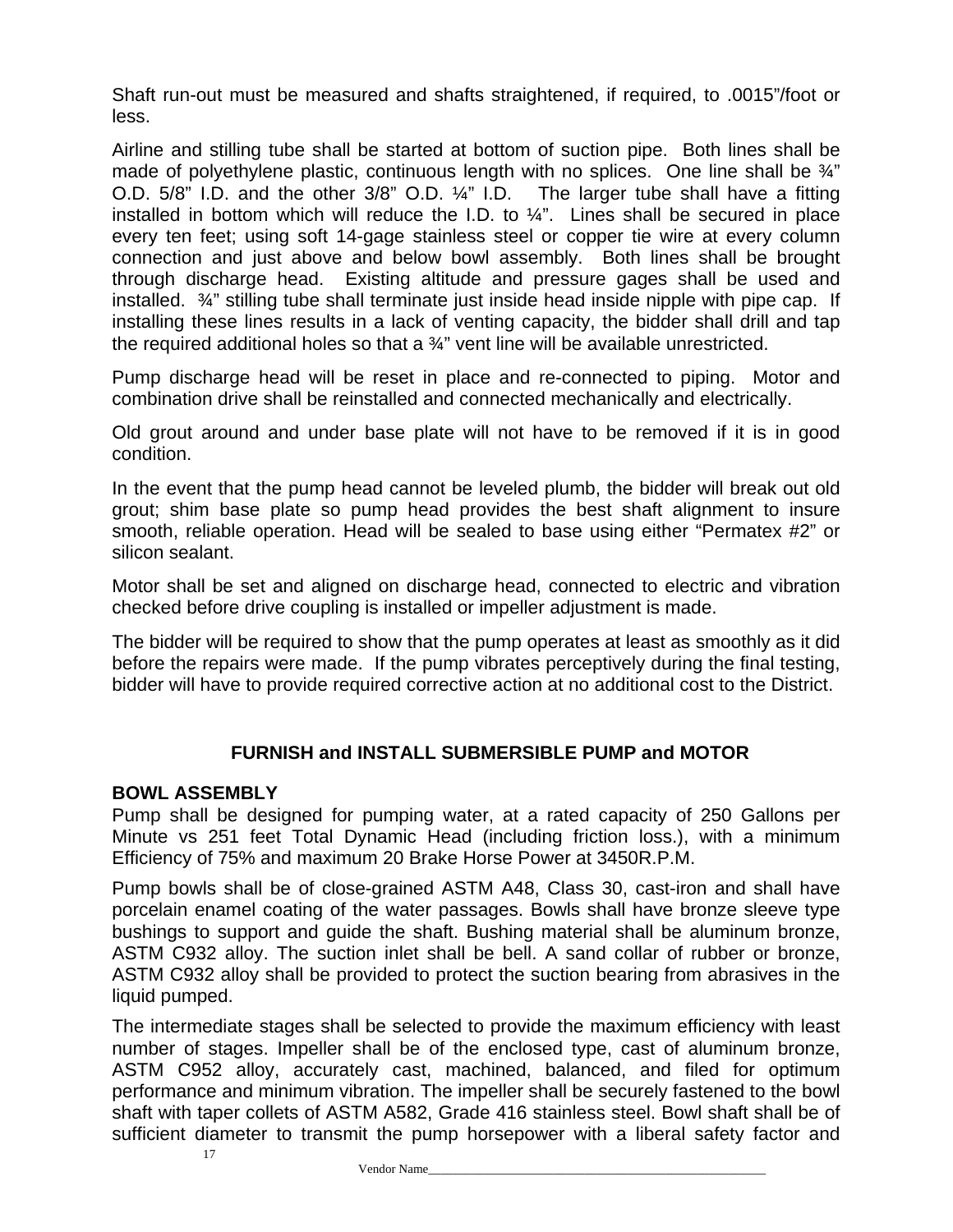rigidly support the impellers between the bowl or case bearings. The bowl shaft material shall be high chrome stainless steel of ASTM A276, Grade 410 and supported by C932 bronze bushings.

#### **SUCTION ADAPTER**

Shall be close grained, cast iron designed to serve as the suction inlet, the lower bearing housing and the motor adapter. The coupling housing portion shall be designed to prevent the entrance of abrasive material into the top end of the motor. The pump suction shall include a stainless steel strainer. The net inlet area shall be equal to at least 5 times the impeller inlet area. The coupling connecting the motor to the pump bowl assembly shall be of sufficient size and strength to withstand maximum torque generated by the motor plus added safety factor and made of 416 stainless steel and splined to the pump shaft.

#### **SUBMESRSIBLE MOTOR**

Motor shall be of the vertical, submersible, and (2) pole induction type designed for continuous duty under-water operation of 3 phase, 60 cycle, and 460volt alternating current. The motor shall be designed with normal starting torque and low starting current for across the line or variable speed drive starting. The motor shall have a 1.15 service factor. The motor shall not be loaded in excess of its nameplate rating at design and not be loaded in excess of 110% of its nameplate rating at any condition from zero flow to maximum capacity of the pump.

The motor shall be manufactured by Franklin Electric, be water-filled and incorporate a mechanical seal to restrict foreign matter from entering the motor. The thrust bearing shall be of ample capacity to carry the weight of all rotating parts plus the hydraulic thrust and shall be an integral part of the driver and shall be of such size that the average life rating is based on 5 years continuous operation. A new cable shall be supplied with the motor.

SUBMERSIBLE DROP PIPE- 4" diameter, schedule 40 steel threaded and coupled discharge pipe.

COLUMN CHECK VALVE-4" with provision to permit water to slowly leak into well.

# **CLEAN UP**

Remove all debris, sand and rubbish from the site as it accumulates during the work. Upon completion of the work, the premises shall be left in a clean, presentable condition.

#### **SUPERVISION**

The work will be subject to inspection by a Water District Representative at all times; but such inspection shall not relieve the bidder from any obligation to perform said work in accordance with the specifications. Work not done strictly in accordance with the specifications shall be corrected and made good by the bidder whenever so ordered by the District, without reference to any previous oversight or error in inspection.

#### **TESTING**

Bidder will only be paid for Full Performance Field Test, under ITEM 2 Installation of Pump, if new pump or repaired bowl assembly meets Design Point less all loses and based on Hydraulic Institute Standards for Field Performance Test. Difference between Certified Test and Full Performance Field Test shall not exceed -3% Flow at Design TDH and +5% BHP. Additional allowances for losses will be made for repaired bowl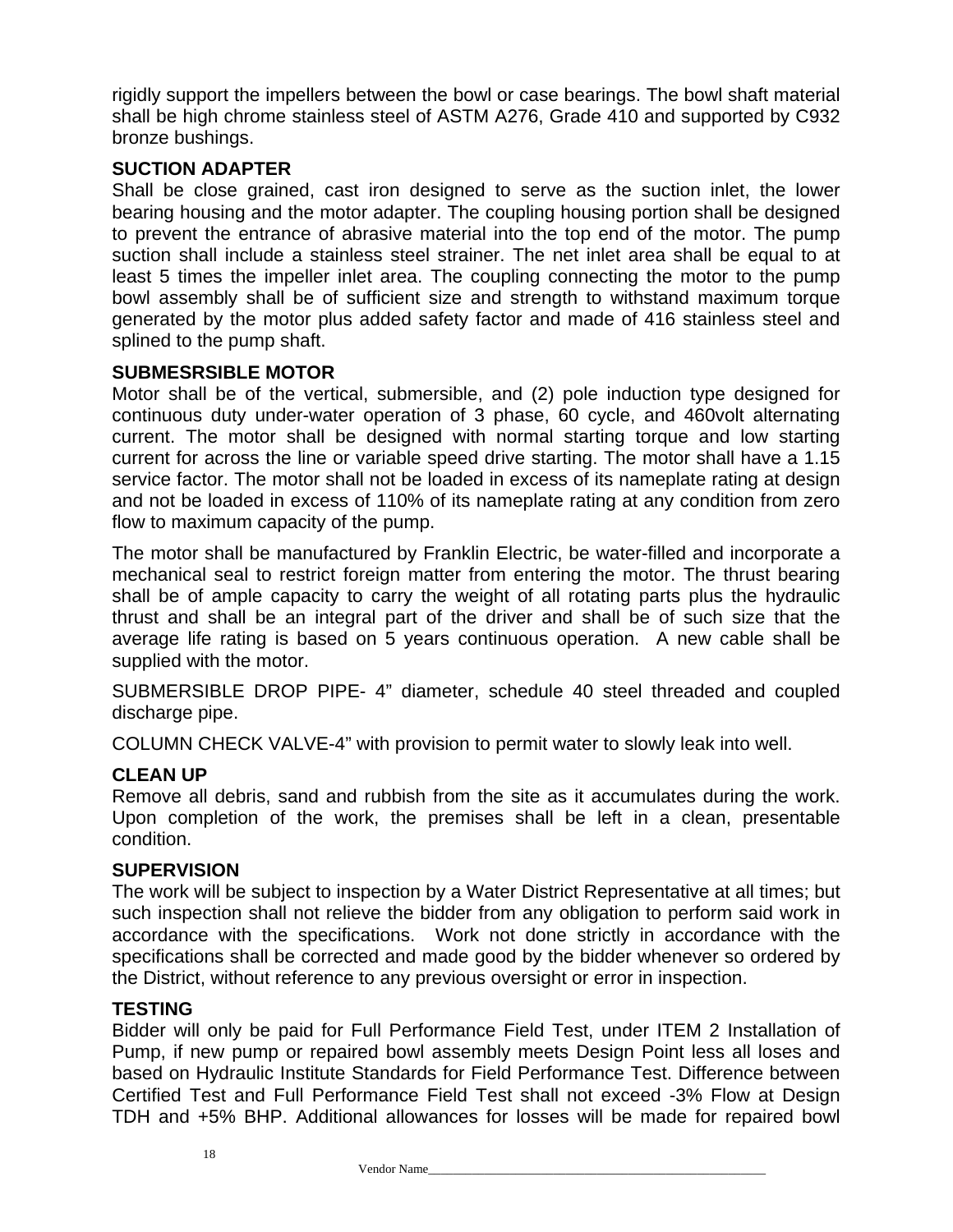assemblies. Bidder may use either The District's flow meter or supply and connect an orifice pipe to blow off pipe to measure capacity, up to five (5) points. Bidder will also have to supply calibrated 0-200psi pressure gage and "voltage, amperage & power factor meter". Should new pump fail to meet Design Point as indicated on Certified Test curves, Bidder, at no additional cost to The District, will be required to correct problem with pump, up to including replacing bowl assembly and conduct an additional Full Performance Test.

#### **WARRANTY**

The bidder shall warrant that all materials, supplies, and workmanship shall be the best in every respect and agrees to correct, at his own expense, any defects traceable to defects of materials supplied or workmanship which may show themselves within one (1) year after completion and acceptance of the work.

Upon expiration of the contract, the bidder shall supply the District with a one-year maintenance bond for all work performed during the contract period. The District shall reimburse the bidder dollar-for-dollar for the cost of the bond.

#### **ITEMS FOR PAYMENT**

For the purpose of estimating the cost of labor and material for emergency repair work under this contract, please submit your proposal for the following items as previously outlined:

- 1. Remove, inspect pump and check well: Up to 100' setting Up to 150' setting Up to 200' setting Additional cost of labor after normal hours weeks days and Saturdays. Additional cost of labor for Sundays and holidays.
- 2. Disinfect well and install pump: Up to 100' setting Up to 150' setting Up to 200' setting Additional cost of labor after normal hours weeks days and Saturdays. Additional cost of labor for Sundays and holidays.
- 3. Mobilization and demobilization to remove OR install electric motor Remove electric motor Install electric motor Additional cost of labor after 8 hours weeks days and Saturdays. Additional cost of labor for Sundays and holidays.
- 3A. Mobilization and demobilization to remove AND install electric motor: Furnish labor and equipment to remove and install Additional cost weekdays after 8 hours and Saturdays Additional cost Sundays and holidays
- 4. Mobilization and demobilization to remove OR install gear drives. Remove gear drive Install gear drive Additional cost of labor after 8 hours weeks days and Saturdays. Additional cost of labor for Sundays and holidays.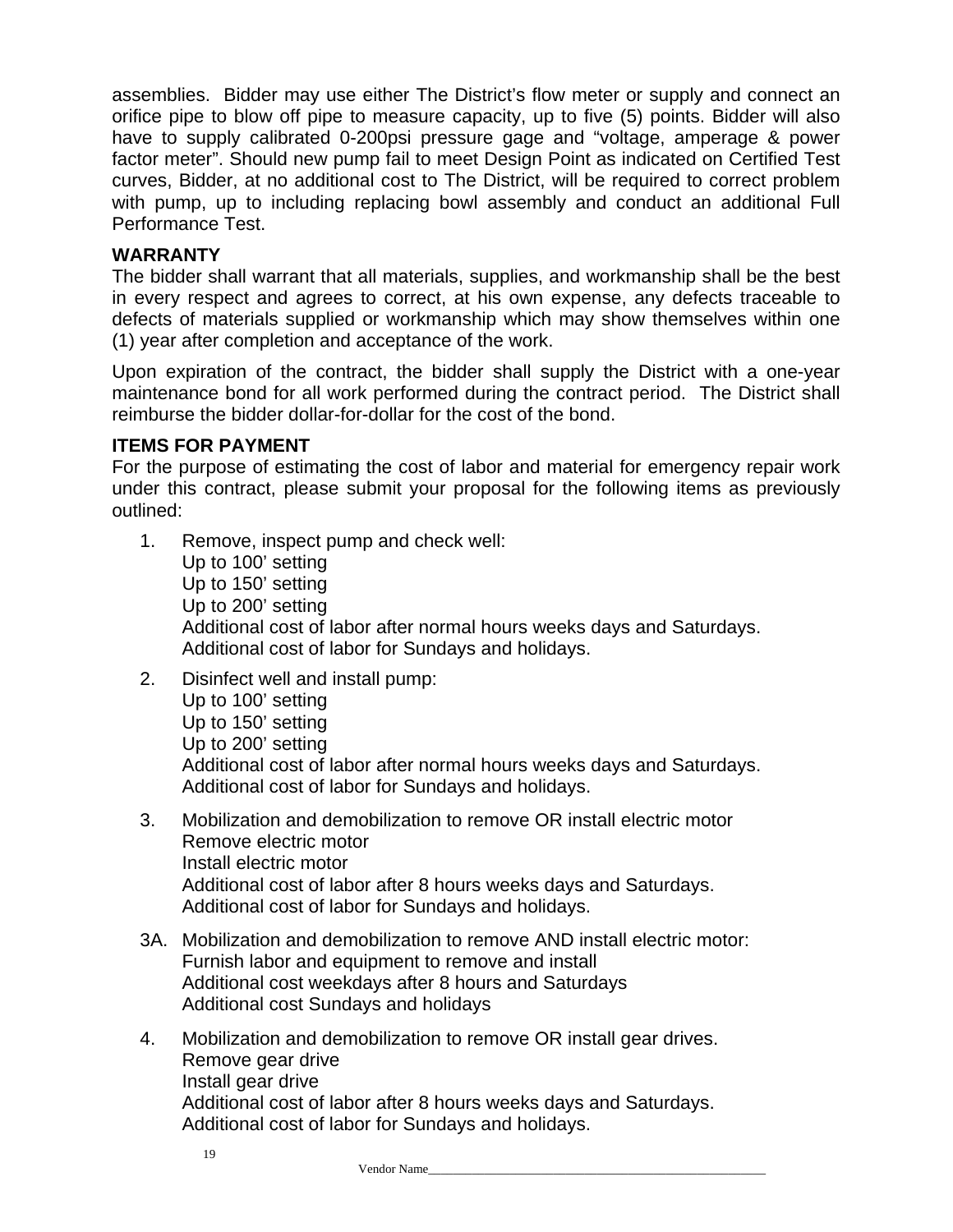5. Mobilization of crew and equipment to remove and reinstall submersible pump with up to 110 ft. of 4" diameter column pipe in well and "pit-less" adapter. Remove pump, disassemble and inspections including checking motor winding and cable resistance, along with "pit-less" adapter. Provide report and recommendations for recommended repairs.

Install new or repaired pump motor, cable column pipe and column foot valve.

- 6. Furnish Water Lube column assembly.
	- 8" x 1 3/16 "
	- a. 10 foot section
	- b. 5 foot section
	- 10" x 1 1/2"
	- a. 10 foot section
	- b. 5 foot section
	- 10" x 1 11/16"
	- a. 10 foot section
	- b. 5 foot section
	- 12" x 1 11/16"
	- a. 10 foot section
	- b. 5 foot section

Submersible column 4" schedule 40 steel threaded and coupled drop pipe

- 7. Refurbish Discharge Head
- 8. Combination gear drive maintenance
- 9. Furnish new 10" or 11" diameter Bowl assembly 1<sup>st</sup> state with suction, discharge nozzles and suction pipe (1000GPM Vs 50'TDH) Additional stage Certified non-witness test
- 10. Furnish new 12" or 13" diameter Bowl assembly 1<sup>st</sup> state with suction, discharge nozzles and suction pipe (1380GPM Vs 50'TDH) Additional stage Certified non-witness test
- 11. Furnish new 16" diameter Bowl assembly 1<sup>st</sup> state with suction, discharge nozzles and suction pipe (2000 GPM Vs 50'TDH) Additional stage Certified non-witness test
- 12. Furnish new 25HP, 3450RPM motor, cable, 4" foot valve and bowl assembly.
- 13. Compensation for specific brand name parts and components including handling and freight:

Up to \$100 bidder TOTAL invoice cost + profit

- Up to \$500 bidder TOTAL invoice cost + profit
- Up to \$1000 bidder TOTAL invoice cost + profit

20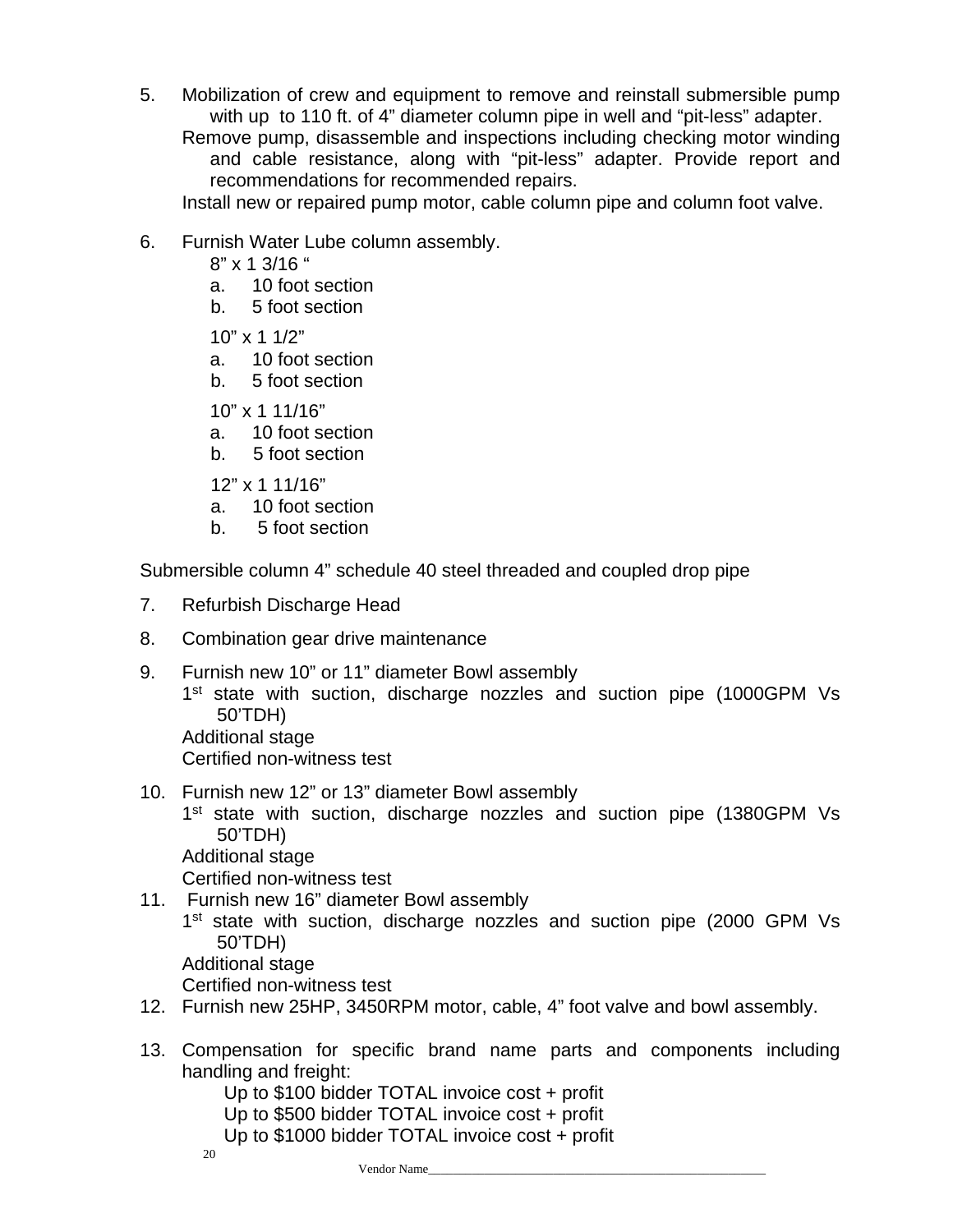Up to \$5000 bidder TOTAL invoice cost + profit Above \$5000 bidder TOTAL invoice cost + profit

14. Hourly on-site rate for two (2) man crew and rig to perform additional work, if required. Additional on-site cost per hour of labor after 8 hours weeks days and Saturdays.

Additional on-site cost per hour of labor for Sundays and holidays.

- 15. Hourly rate for machine shop work, including machinist and equipment. Additional cost per hour of labor after 8 hours weeks days and Saturdays. Additional cost per hour of labor for Sundays and holidays.
- 16. Hourly on-site rate for field repair work, including mechanic, truck and hand tools a minimum of two (2) hours, on the job, including travel time.
	- Additional on-site cost per hour of labor after 8 hours weeks days and Saturdays.

Additional on-site cost per hour of labor for Sundays and holidays.

- 17. TV Inspection and caliper log of well.
- 18. Reconditioning and Redevelopment:

Contractor will furnish all supervision, labor, materials, tools, equipment and any other items and expenses required to test pump, sample and recondition wells using air impulse technology in accordance with the description below. This item shall include total cost to mobilize all equipment needed and de-mobilize and cleanup site at the completion of work as well as 40 hrs of test pumping after treatment.

Contractor shall set up service rig at location and conduct preliminary test pumping to determine specific capacity (if required by Superintendent) and collect pre reconditioning microbiological sample. If well is determine to be free of bacterial contamination contractor shall be responsible for returning well to district free of bacterial contamination. If treatment work causes a bacterial problem any additional test pumping required above and beyond the 40 hrs of test pumping included with this item shall be paid for by contractor. This item shall include removal and re installation of disinfected permanent pump and 40 hr of post treatment test pumping to enable water quality testing.

Once permanent pump is removed contractor shall solid block surge well followed by bailing the well to determine if sand and gravel are entering into well indicating damage to screen, riser or casing. If Superintendent determines no damage has occurred air impulse developed shall proceed.

The air impulse development tool shall be operated by an experienced and qualified person who has documented experience utilizing the tool on potable water production wells. This tool shall be used in combination with airlifting or submersible pump pumping at a rate of at least 300 gpm to insure that all material developed by tool is removed from well while it is being generated. Tool and pumping assembly shall be lowered into well and beginning at the top slot of the screen concurrent impulse development and pumping shall begin. Actual impulse pressure shall be determined in the field based on conditions. Once tool has been discharge 3 to 5 times pumping of that area shall continue until discharge water is free of suspended material. At this point tool shall be lowered in 5 feet increments. This process shall be repeated until entire well screen has been treated. This item shall include two complete days of treatment.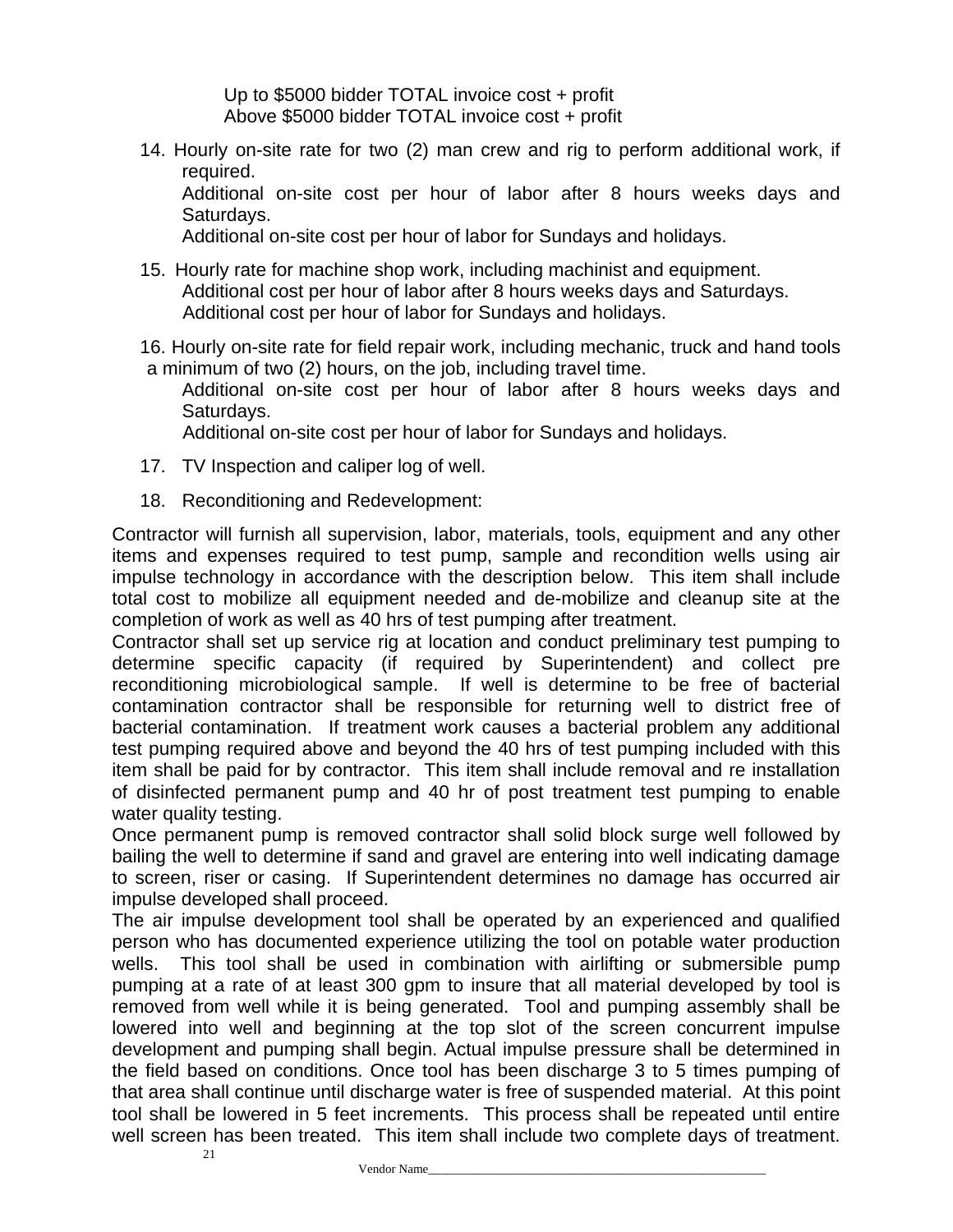Driller must supply orifice weir to measure discharge flow during treatment and Specific Capacity must be monitored during treatment. An approved acid treatment chemical shall be added to well at the end of each day of treatment followed by additional impulsion of well with no pump running to distribute treatment chemical into well screen and gravel pack. Once treatment is complete well shall be surged and bailed and chemically treated prior to permanent pump being set in well. Test pumping shall begin at this point.

#### **NOTES**

- 1) It is recommended that each well site be inspected before submitting a proposal for this work since, no consideration will be given to providing additional compensation due to lack of knowledge of working conditions. Please call Frank Mancini at (631) 727-3205 to make an appointment for pre-bid inspection. Any questions will be answered either during the visit or within two days after they are submitted.
- 2) Bidder will be responsible to obtain two (2), consecutive, negative, two (2) set bacteriological samples, twenty-four hours (24) apart, as now required by the Suffolk County Health Services. Bidder will be required to provide re-sterilization services, as many times as required to obtain acceptable results, without additional compensation before final payment will be made.
- 3) Bidder must respond within 12 hours of emergency call and correct problem with (a) pumping equipment; (b) electric motor replacement within four (4) hours of electric motor failure; or (3) have repaired components delivered to site ready for installation within 21 days after authorization to proceed. The District may also elect to have some regularly scheduled maintenance work performed under this contract.
- 4) Should Bidder fail to respond within the time specified, the District has the right to hire another bidder to perform any work required.
- 5) Bidder will be paid for new or repaired equipment items only after delivery to site and ready for installation.
- 6) Bidder will only be compensated for Full Performance Field Test, if new pump meets Design Point.
- 7) The Contractor shall also have the following additional equipment and materials available for use at the discretion of the District Superintendent:

Solid Surge Block Hollow Surge Block Double Disk Hollow Surge Block 500 CFM (minimum) Air Compressor Pressure Washer Steam Cleaner Suction Pump capable of producing 400 GPM Deep-Well Turbine Pump capable of producing 400 GPM Deep-Well Turbine Pump capable of producing 2000 GPM Chemicals (acid and chlorine) and equipment for chemical treatment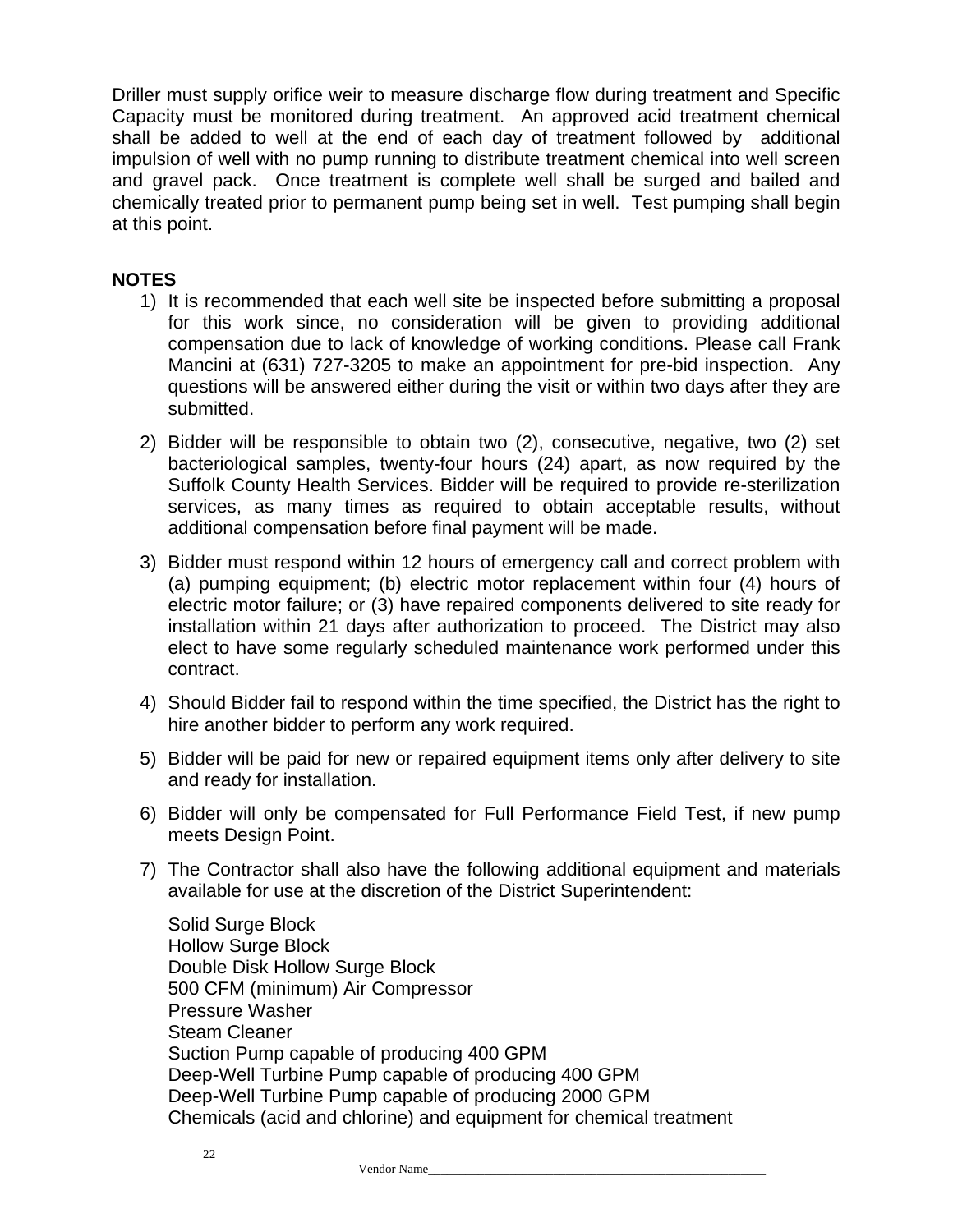Equipment and materials for gravel packing Pneumatic well development/reconditioning tool, air burst, hydro pulse, bore blast or approved equal.

8) All crews working in the field must have a cellular telephone at the job site.

All well reconditioning work will be performed under the direction of the District Superintendent. Work shall be quoted and approved by District prior to execution in the field.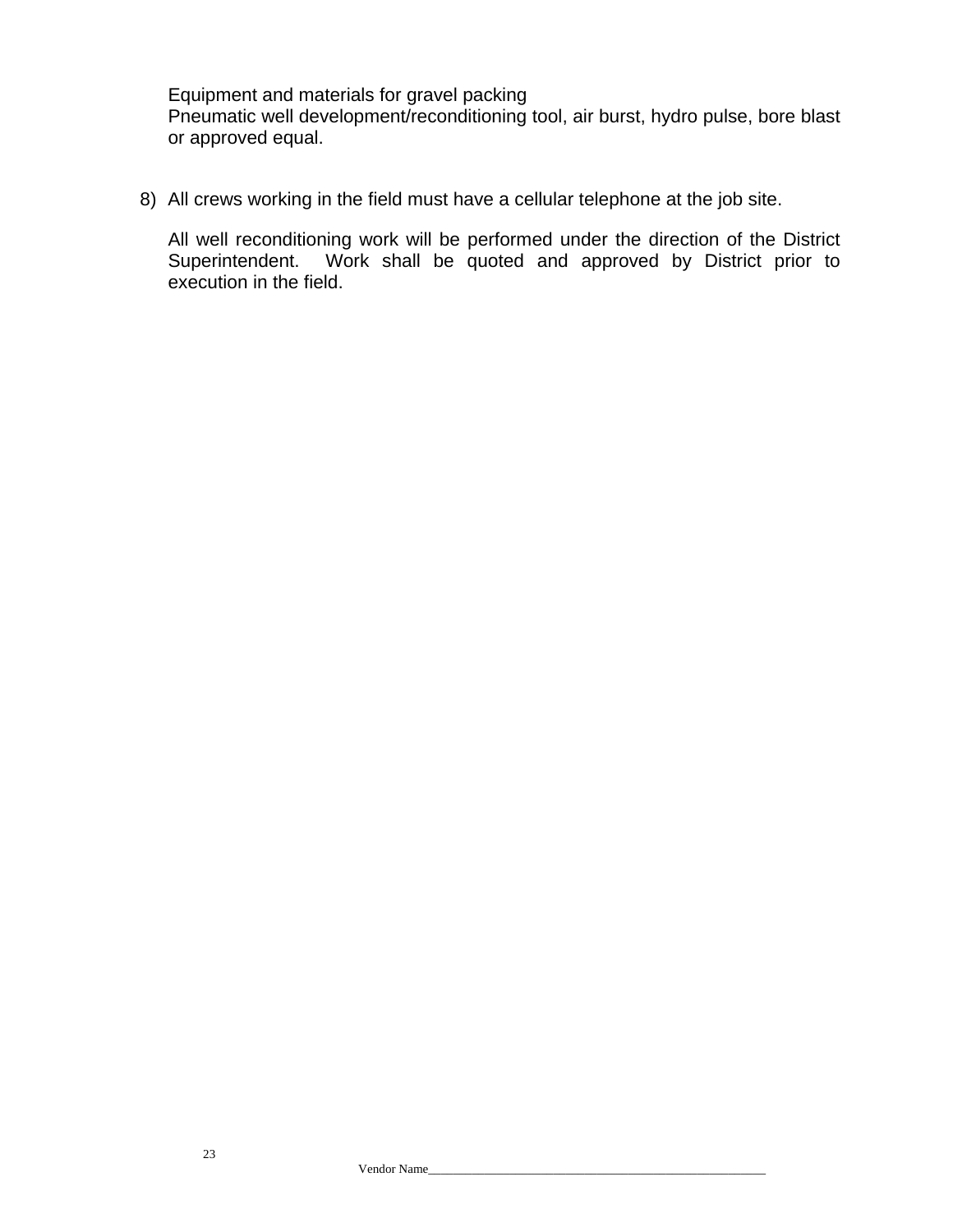#### **ITEM 1**

Furnish labor and equipment to remove, inspect pump and check well:

|              | A. Up to 100 feet of setting                                                                                             | $L.S.$ \$          |
|--------------|--------------------------------------------------------------------------------------------------------------------------|--------------------|
|              | B. Up to 150 feet of setting                                                                                             | $L.S.$ \$          |
|              | C. Up to 200 feet of setting                                                                                             | $L.S.$ \$          |
|              | Additional cost for weekdays after 8 hours or Saturday:<br>D. Up to 100 feet of setting                                  |                    |
|              | E. Up to 150 feet of setting                                                                                             | $L.S.$ \$          |
|              | F. Up to 200 feet of setting                                                                                             |                    |
|              | Additional cost for Sundays holidays:<br>G. Up to 100 feet of setting                                                    | $L.S.$ \$          |
|              | H. Up to 150 feet of setting                                                                                             | L.S. $\frac{1}{2}$ |
| L.           | Up to 200 feet of setting                                                                                                | $L.S.$ \$          |
| <b>ITEM2</b> | Sterilize well and install pumping equipment and miscellaneous materials as required<br>and full field performance test: |                    |
|              | A. Up to 100 feet of setting                                                                                             |                    |
|              | B. Up to 150 feet of setting                                                                                             |                    |
|              | C. Up to 200 feet of setting                                                                                             | $L.S.$ \$          |
|              | Additional cost for weekdays after 8 hours or Saturday:<br>D. Up to 100 feet of setting                                  |                    |
|              | E. Up to 150 feet of setting                                                                                             |                    |
|              | F. Up to 200 feet of setting                                                                                             |                    |
|              | Additional cost for Sundays holidays:<br>G. Up to 100 feet of setting                                                    | $L.S.$ \$          |
|              | H. Up to 150 feet of setting                                                                                             |                    |
|              | I. Up to 200 feet of setting                                                                                             | $L.S.$ \$          |
| <b>ITEM3</b> | sation on al along als ilisation to remove OD in atall also trip modern.                                                 |                    |

Mobilization and demobilization to remove **OR** install electric motor: A. Furnish labor and equipment to remove

Vendor Name\_\_\_\_\_\_\_\_\_\_\_\_\_\_\_\_\_\_\_\_\_\_\_\_\_\_\_\_\_\_\_\_\_\_\_\_\_\_\_\_\_\_\_\_\_\_\_\_\_\_\_\_\_\_

| ۰<br>$ \cdot$ $\cdot$ $\cdot$ |  |
|-------------------------------|--|
|                               |  |

B. Furnish labor and equipment to install L.S. \$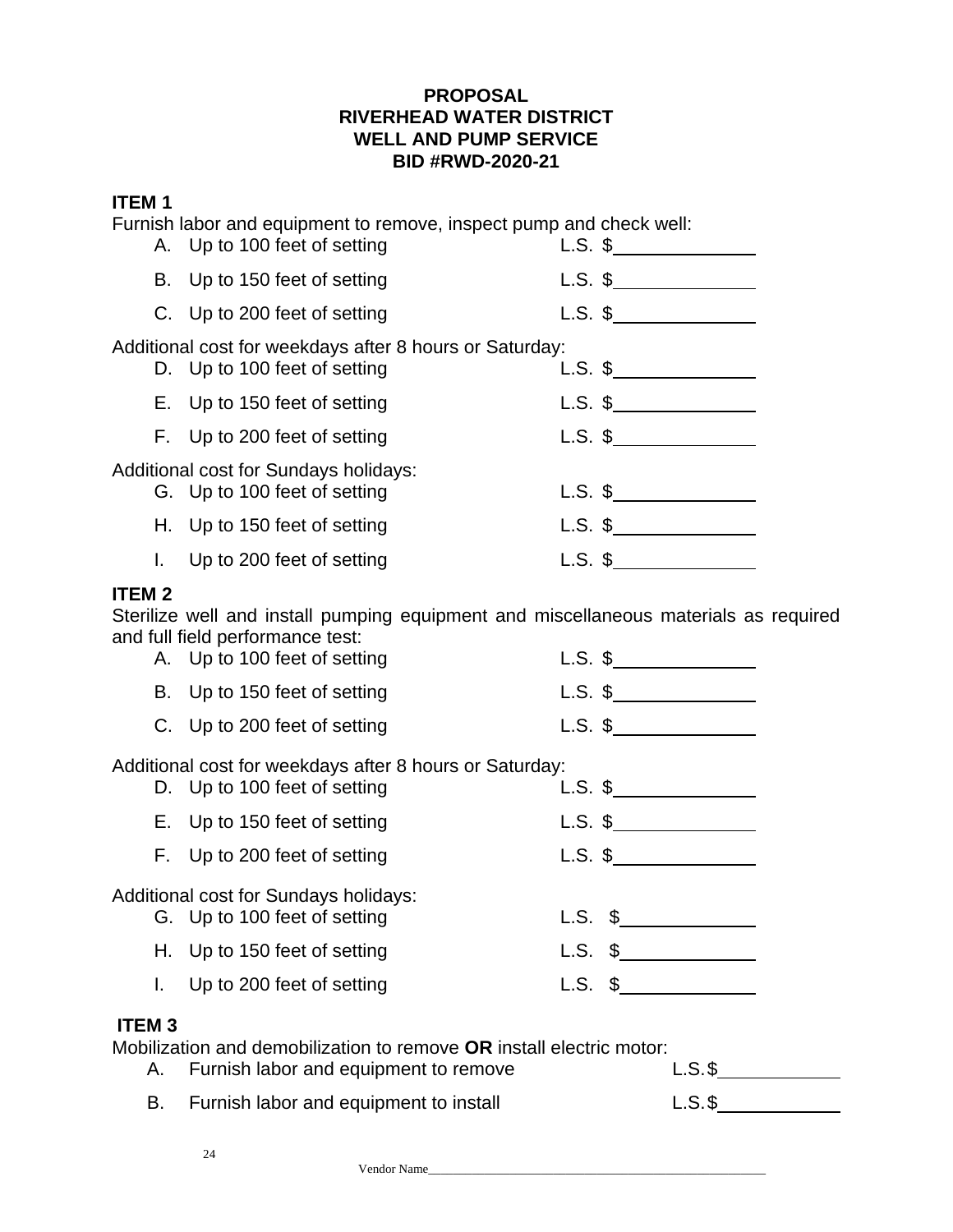| C.                      | Additional cost weekdays after 8 hours and Saturdays                                                                                               |                                                           | $L.S.$ \$  |  |
|-------------------------|----------------------------------------------------------------------------------------------------------------------------------------------------|-----------------------------------------------------------|------------|--|
| D.                      | Additional cost weekends and Holidays                                                                                                              |                                                           | $L.S.\$ \$ |  |
| <b>ITEM 3A</b><br>Е.    | Mobilization and demobilization to remove AND install electric motor:<br>Furnish labor and equipment to remove and install                         |                                                           | $L.S.$ \$  |  |
| F.                      | Additional cost weekdays after 8 hours and Saturdays                                                                                               |                                                           | $L.S.$ \$  |  |
| G.                      | Additional cost Sundays and holidays                                                                                                               |                                                           | $L.S.\$ \$ |  |
| <b>ITEM4</b>            |                                                                                                                                                    |                                                           |            |  |
|                         | Mobilization and demobilization to remove OR install gear-drive:                                                                                   |                                                           |            |  |
| Α.                      | Furnish labor and equipment to remove                                                                                                              |                                                           | $L.S.$ \$  |  |
| В.                      | Furnish labor and equipment to install                                                                                                             |                                                           | $L.S.$ \$  |  |
| $C$ .                   | Additional cost weekdays after 8 hours or Saturday                                                                                                 |                                                           | $L.S.\$ \$ |  |
| D.                      | <b>Additional cost Sundays and Holidays</b>                                                                                                        |                                                           | $L.S.\$ \$ |  |
| <b>ITEM<sub>5</sub></b> | Mobilization & demobilization of crew and equipment to<br>remove AND reinstall 25HP submersible pump:                                              |                                                           | $L.S.$ \$  |  |
| А.                      | Additional cost weekdays after 8 hours or Saturday                                                                                                 |                                                           | $L.S.\$ \$ |  |
| В.                      | Additional cost for Sundays and Holidays                                                                                                           |                                                           | $L.S.\$ \$ |  |
| <b>ITEM 6</b><br>А.     | Furnish 8" x 1 3/16" threaded and coupled Water Lube<br>Column assembly, complete with 410 S.S. shaft,<br>couplings and bronze spiders:            |                                                           |            |  |
|                         | 10 foot section                                                                                                                                    |                                                           |            |  |
|                         |                                                                                                                                                    |                                                           |            |  |
|                         |                                                                                                                                                    |                                                           | Total \$   |  |
| В.                      | Furnish 10" x 1 $\frac{1}{2}$ " threaded and coupled Water Lube<br>Column assembly, complete with 410 S.S. shaft,<br>Couplings and bronze spiders: |                                                           |            |  |
|                         |                                                                                                                                                    |                                                           |            |  |
|                         |                                                                                                                                                    | 5 foot section Each \$ _______________(2) \$ ____________ |            |  |
|                         |                                                                                                                                                    |                                                           | Total \$   |  |
|                         |                                                                                                                                                    |                                                           |            |  |
| C.                      | Furnish 10" x 1 11/16" threaded and coupled Water Lube<br>Column assembly, complete with 410 S.S. shaft,<br>couplings and bronze spiders:          |                                                           |            |  |

Vendor Name\_\_\_\_\_\_\_\_\_\_\_\_\_\_\_\_\_\_\_\_\_\_\_\_\_\_\_\_\_\_\_\_\_\_\_\_\_\_\_\_\_\_\_\_\_\_\_\_\_\_\_\_\_\_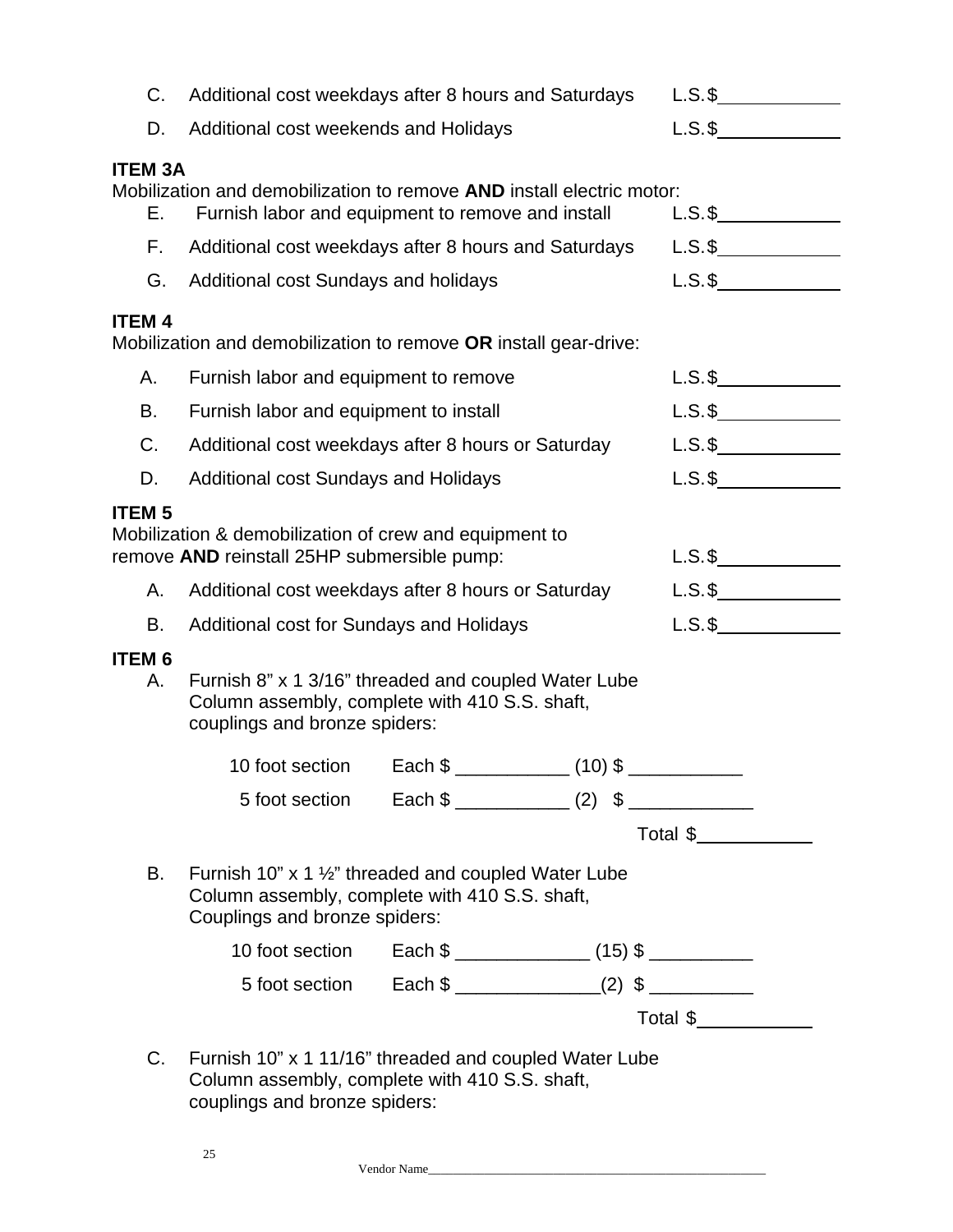|                                                        | 10 foot section                                                                                                                            | Each $\frac{1}{2}$ $(15)$ $\frac{1}{2}$ $(15)$ $\frac{1}{2}$ $(15)$ |                    |                                |  |
|--------------------------------------------------------|--------------------------------------------------------------------------------------------------------------------------------------------|---------------------------------------------------------------------|--------------------|--------------------------------|--|
|                                                        |                                                                                                                                            |                                                                     |                    |                                |  |
| D.                                                     | Furnish 12" x 1 11/16" threaded and coupled Water Lube<br>Column assembly, complete with 410 S.S. shaft,<br>couplings and bronze spiders:  |                                                                     |                    |                                |  |
|                                                        | 10 foot section                                                                                                                            |                                                                     |                    |                                |  |
|                                                        |                                                                                                                                            |                                                                     |                    |                                |  |
|                                                        |                                                                                                                                            |                                                                     |                    | Total $\frac{1}{2}$            |  |
|                                                        |                                                                                                                                            |                                                                     |                    | Total \$                       |  |
| Ε.                                                     | Furnish 4" diameter steel threaded and coupled drop pipe                                                                                   |                                                                     |                    |                                |  |
|                                                        |                                                                                                                                            |                                                                     |                    | Total \$                       |  |
| <b>ITEM7</b>                                           | Labor to refurbish existing Discharge Head                                                                                                 |                                                                     |                    | $L.S.$ \$                      |  |
|                                                        |                                                                                                                                            |                                                                     |                    |                                |  |
| <b>ITEM8</b>                                           | Furnish labor and equipment to service existing gear drive: L.S. \$                                                                        |                                                                     |                    |                                |  |
|                                                        | Furnish new 10" or 11" diameter bowl assembly:                                                                                             |                                                                     |                    |                                |  |
| Α.<br>В.<br>C.                                         | $1st$ Stage complete with suction and discharge nozzles (1) $\quad$<br>Additional Stage Each \$ ____________ (3)<br><b>Certified Test</b>  |                                                                     |                    | $\frac{1}{2}$<br>$\frac{1}{2}$ |  |
|                                                        |                                                                                                                                            |                                                                     |                    | Total \$__                     |  |
|                                                        | Furnish new 12" or 13" diameter bowl assembly:<br>A. 1 <sup>st</sup> Stage complete with suction, discharge nozzle<br>and suction pipe (1) |                                                                     |                    |                                |  |
| В.                                                     | Additional Stage Each \$ ___________ (3) \$                                                                                                |                                                                     |                    |                                |  |
| C.                                                     | <b>Certified Test</b>                                                                                                                      |                                                                     |                    |                                |  |
|                                                        |                                                                                                                                            |                                                                     |                    | Total \$                       |  |
| А.                                                     | Furnish new 16" diameter bowl assembly:<br>1 <sup>st</sup> Stage complete with suction, discharge nozzle<br>and suction pipe (1)           |                                                                     | $\frac{1}{2}$      |                                |  |
| В.                                                     | Additional Stage Each \$ ___________ (3) \$                                                                                                |                                                                     |                    |                                |  |
| <b>ITEM9</b><br><b>ITEM 10</b><br><b>ITEM 11</b><br>C. | <b>Certified Test</b>                                                                                                                      |                                                                     | L.S. $\frac{1}{2}$ |                                |  |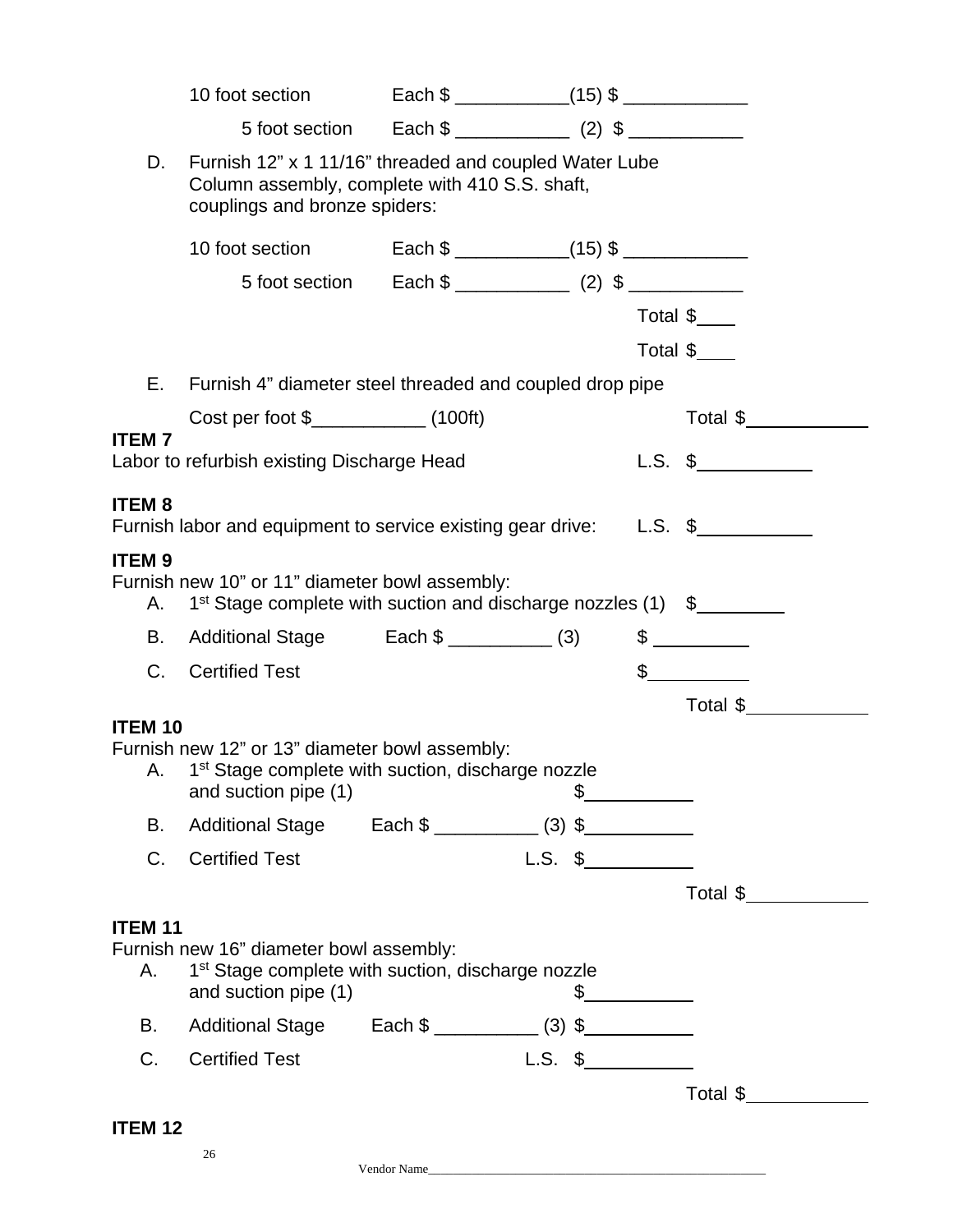Furnish one (1) new 25HP Submersible Pump, Motor, Cable (approx 100') & foot valve L.S. S.

# **ITEM 13**

Compensation for furnishing brand name parts and components including freight and trucking:

| A. Up to $$100$ Certified Cost plus $\_\_\_\_\_\$ =\ Sub-Total |  |          |  |
|----------------------------------------------------------------|--|----------|--|
| B. Up to \$500 Certified Cost plus $\frac{1}{2}$ % =           |  |          |  |
| C. Up to $$1000$ Certified Cost plus $\frac{1}{2}$ % =         |  |          |  |
| D. Up to \$5000 Certified Cost plus $\frac{1}{2}$ % =          |  |          |  |
| E. Above \$5000 Certified Cost plus $\% =$                     |  |          |  |
|                                                                |  | Total \$ |  |

# **ITEM 14**

| А.             | Hourly on-site rate for two (2) man crew with rig to perform additional work,<br>as required: 8 hours @ (\$__________) Sub-Total \$_________                                                                                                                                                                                                                       |              |
|----------------|--------------------------------------------------------------------------------------------------------------------------------------------------------------------------------------------------------------------------------------------------------------------------------------------------------------------------------------------------------------------|--------------|
| В.             | Weekdays after 8 hours and Saturdays on-site rate                                                                                                                                                                                                                                                                                                                  |              |
| $C_{\cdot}$    | Sunday/holiday on-site rate                                                                                                                                                                                                                                                                                                                                        |              |
|                |                                                                                                                                                                                                                                                                                                                                                                    | Total \$     |
| <b>ITEM 15</b> |                                                                                                                                                                                                                                                                                                                                                                    |              |
| A. .           | Rate for machine shop work, including machinist and equipment:<br>8 hours $@$ (\$ ____________)                                                                                                                                                                                                                                                                    | Sub-Total \$ |
| В.             | Weekdays after 8 hours and Saturdays                                                                                                                                                                                                                                                                                                                               | Sub-Total \$ |
| C.             | <b>Sunday and Holidays</b>                                                                                                                                                                                                                                                                                                                                         |              |
|                |                                                                                                                                                                                                                                                                                                                                                                    | Total \$     |
| <b>ITEM 16</b> | Hourly on-site rate for field repair work, including mechanic, truck and hand tools,<br>including 2 hours travel time:                                                                                                                                                                                                                                             |              |
| А.             |                                                                                                                                                                                                                                                                                                                                                                    | Sub-Total \$ |
| В.             | Weekdays after 8 hours and Saturdays on-site rate<br>(Item 15A hourly rate $\frac{1}{2}$ $\frac{1}{2}$ $\frac{1}{2}$ $\frac{1}{2}$ $\frac{1}{2}$ $\frac{1}{2}$ $\frac{1}{2}$ $\frac{1}{2}$ $\frac{1}{2}$ $\frac{1}{2}$ $\frac{1}{2}$ $\frac{1}{2}$ $\frac{1}{2}$ $\frac{1}{2}$ $\frac{1}{2}$ $\frac{1}{2}$ $\frac{1}{2}$ $\frac{1}{2}$ $\frac{1}{2}$ $\frac{1}{2}$ | Sub-Total \$ |
| C.             | Sunday/holiday on-site rate<br>27                                                                                                                                                                                                                                                                                                                                  |              |

Vendor Name\_\_\_\_\_\_\_\_\_\_\_\_\_\_\_\_\_\_\_\_\_\_\_\_\_\_\_\_\_\_\_\_\_\_\_\_\_\_\_\_\_\_\_\_\_\_\_\_\_\_\_\_\_\_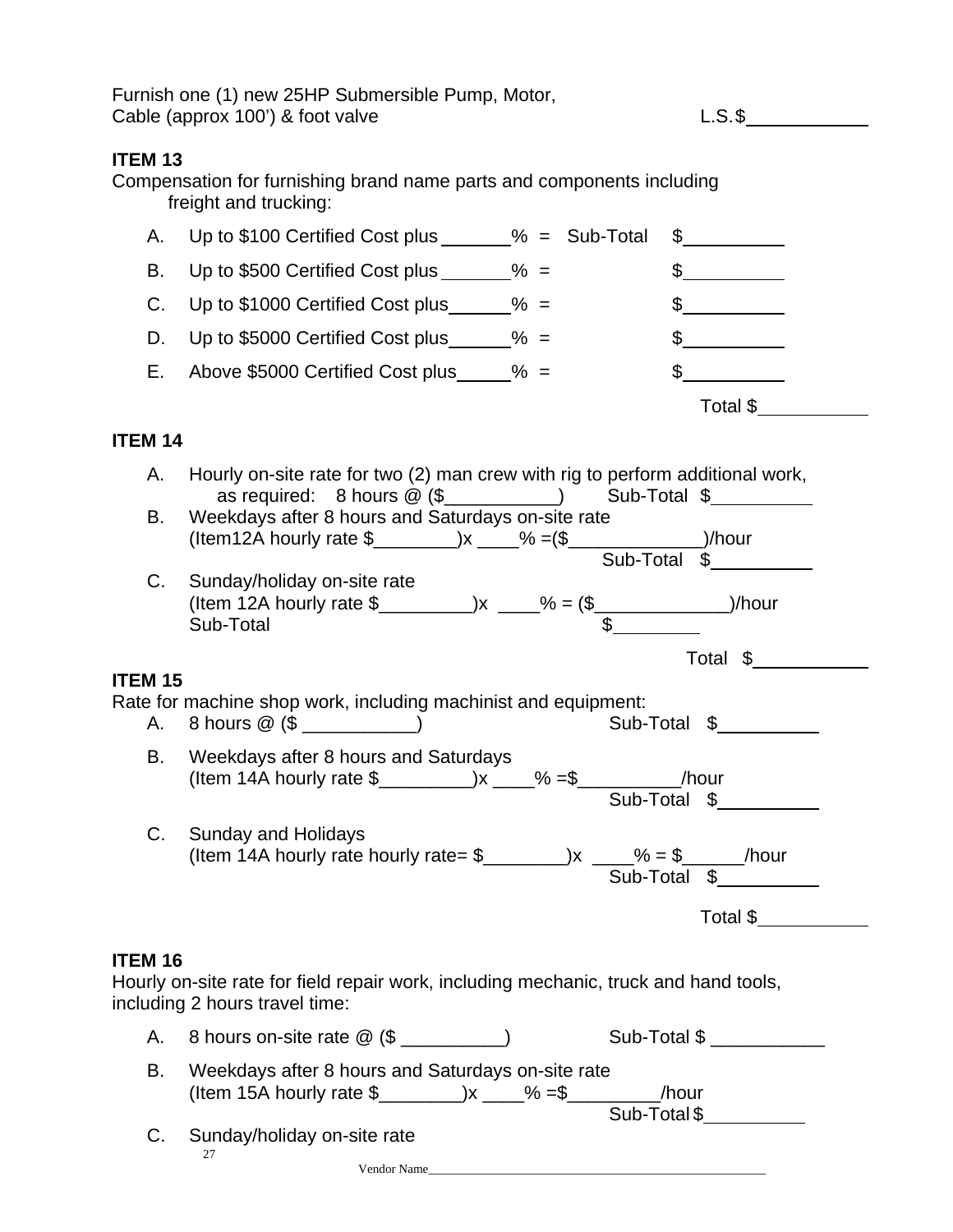|                | (Item 15A hourly rate \$__________)x_____%=\$__________/hour                                                         |  | Sub-Total \$ |                |
|----------------|----------------------------------------------------------------------------------------------------------------------|--|--------------|----------------|
|                |                                                                                                                      |  |              | Total \$       |
| <b>ITEM 17</b> | Perform labor and equipment to perform caliper log<br>and T.V. Inspection                                            |  |              | $L.S.$ \$      |
| <b>ITEM 18</b> | Perform reconditioning and redevelopment as per line specs, quantity of three (3)                                    |  |              |                |
|                |                                                                                                                      |  |              | $L.S.$ \$      |
|                |                                                                                                                      |  |              |                |
|                |                                                                                                                      |  |              |                |
|                |                                                                                                                      |  |              |                |
|                | <u> 1989 - Jan Samuel Barbara, marka a shekara ta 1989 - An tsara tsa a shekara tsa a shekara tsa a shekara tsa </u> |  |              | <b>DOLLARS</b> |
|                |                                                                                                                      |  |              |                |
|                |                                                                                                                      |  |              |                |
|                |                                                                                                                      |  |              |                |
|                |                                                                                                                      |  |              |                |
|                |                                                                                                                      |  |              |                |
|                |                                                                                                                      |  |              |                |